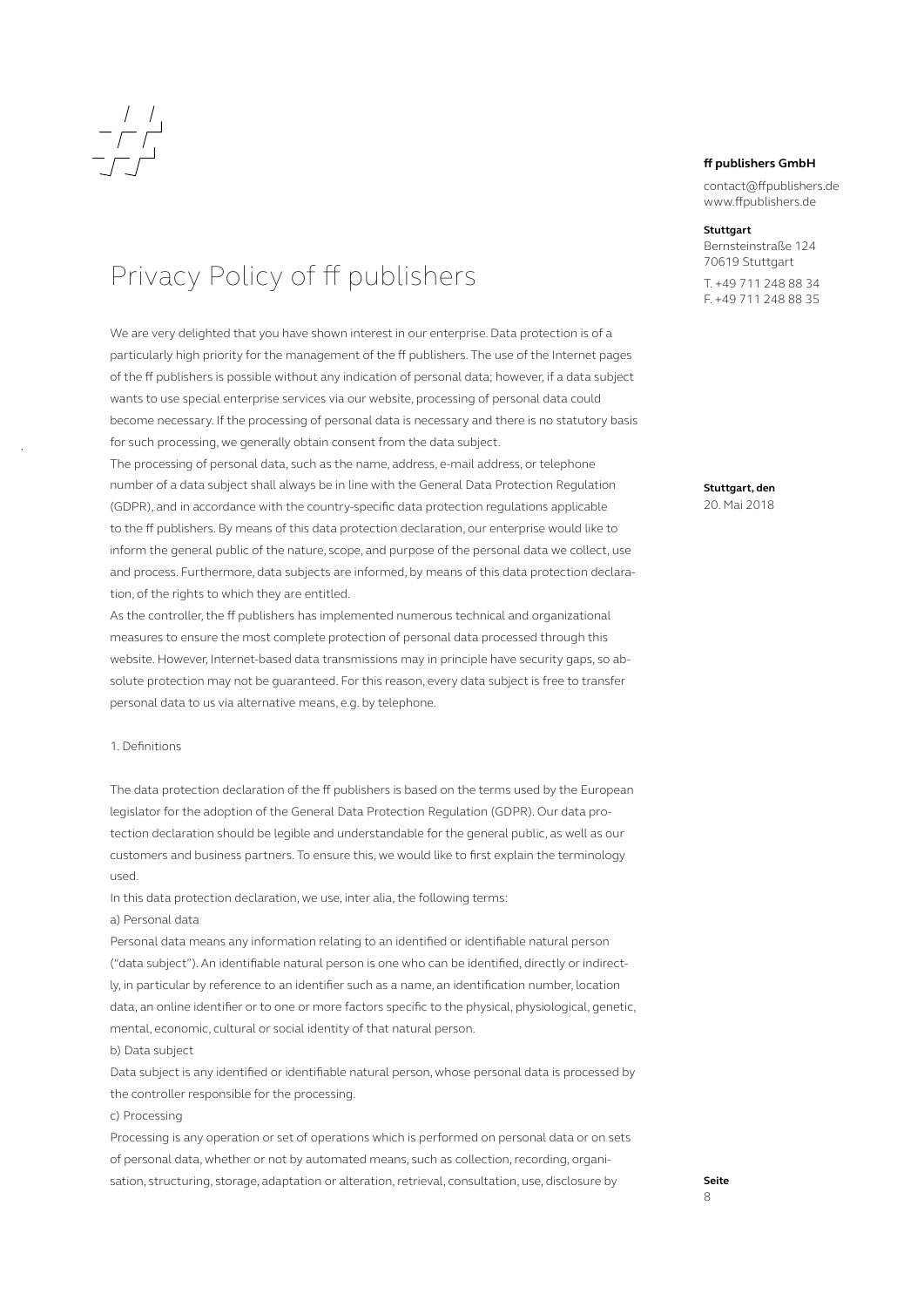transmission, dissemination or otherwise making available, alignment or combination, restricti-

on, erasure or destruction.

d) Restriction of processing

Restriction of processing is the marking of stored personal data with the aim of limiting their processing in the future.

### e) Profiling

Profiling means any form of automated processing of personal data consisting of the use of personal data to evaluate certain personal aspects relating to a natural person, in particular to analyse or predict aspects concerning that natural person's performance at work, economic situation, health, personal preferences, interests, reliability, behaviour, location or movements. f) Pseudonymisation

Pseudonymisation is the processing of personal data in such a manner that the personal data can no longer be attributed to a specific data subject without the use of additional information, provided that such additional information is kept separately and is subject to technical and organisational measures to ensure that the personal data are not attributed to an identified or identifiable natural person.

### g) Controller or controller responsible for the processing

Controller or controller responsible for the processing is the natural or legal person, public authority, agency or other body which, alone or jointly with others, determines the purposes and means of the processing of personal data; where the purposes and means of such processing are determined by Union or Member State law, the controller or the specific criteria for its nomination may be provided for by Union or Member State law.

### h) Processor

Processor is a natural or legal person, public authority, agency or other body which processes personal data on behalf of the controller.

### i) Recipient

Recipient is a natural or legal person, public authority, agency or another body, to which the personal data are disclosed, whether a third party or not. However, public authorities which may receive personal data in the framework of a particular inquiry in accordance with Union or Member State law shall not be regarded as recipients; the processing of those data by those public authorities shall be in compliance with the applicable data protection rules according to the purposes of the processing.

### i) Third party

Third party is a natural or legal person, public authority, agency or body other than the data subject, controller, processor and persons who, under the direct authority of the controller or processor, are authorised to process personal data.

### k) Consent

Consent of the data subject is any freely given, specific, informed and unambiguous indication of the data subject's wishes by which he or she, by a statement or by a clear affirmative action, signifies agreement to the processing of personal data relating to him or her.

2. Name and Address of the controller

Controller for the purposes of the General Data Protection Regulation (GDPR), other data protection laws applicable in Member states of the European Union and other provisions related to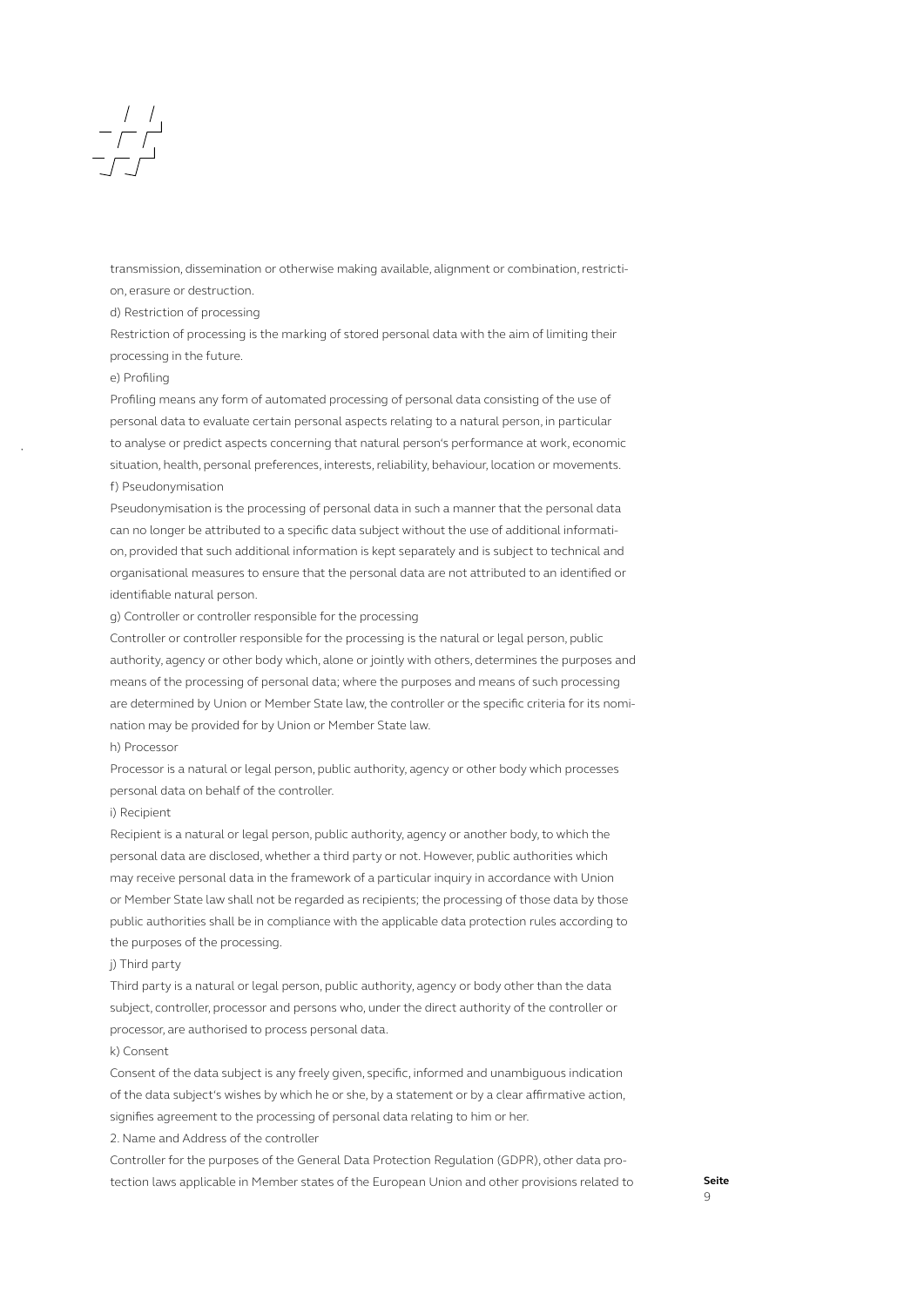

### data protection is:

ff publishers Bernsteinstraße 124 70619 Stuttgart Germany

Phone: +49-711-24 888 34 Email: contact@ffpublishers.com Website: www.ffpublishers.com

### 3. Cookies

The Internet pages of the ff publishers use cookies. Cookies are text files that are stored in a computer system via an Internet browser.

Many Internet sites and servers use cookies. Many cookies contain a so-called cookie ID. A cookie ID is a unique identifier of the cookie. It consists of a character string through which Internet pages and servers can be assigned to the specific Internet browser in which the cookie was stored. This allows visited Internet sites and servers to differentiate the individual browser of the dats subject from other Internet browsers that contain other cookies. A specific Internet browser can be recognized and identified using the unique cookie ID.

Through the use of cookies, the ff publishers can provide the users of this website with more user-friendly services that would not be possible without the cookie setting.

By means of a cookie, the information and offers on our website can be optimized with the user in mind. Cookies allow us, as previously mentioned, to recognize our website users. The purpose of this recognition is to make it easier for users to utilize our website. The website user that uses cookies, e.g. does not have to enter access data each time the website is accessed, because this is taken over by the website, and the cookie is thus stored on the user's computer system. Another example is the cookie of a shopping cart in an online shop. The online store remembers the articles that a customer has placed in the virtual shopping cart via a cookie.

The data subject may, at any time, prevent the setting of cookies through our website by means of a corresponding setting of the Internet browser used, and may thus permanently deny the setting of cookies. Furthermore, already set cookies may be deleted at any time via an Internet browser or other software programs. This is possible in all popular Internet browsers. If the data subject deactivates the setting of cookies in the Internet browser used, not all functions of our website may be entirely usable.

### 4. Collection of general data and information

The website of the ff publishers collects a series of general data and information when a data subject or automated system calls up the website. This general data and information are stored in the server log files. Collected may be (1) the browser types and versions used, (2) the operating system used by the accessing system, (3) the website from which an accessing system reaches our website (so-called referrers), (4) the sub-websites, (5) the date and time of access to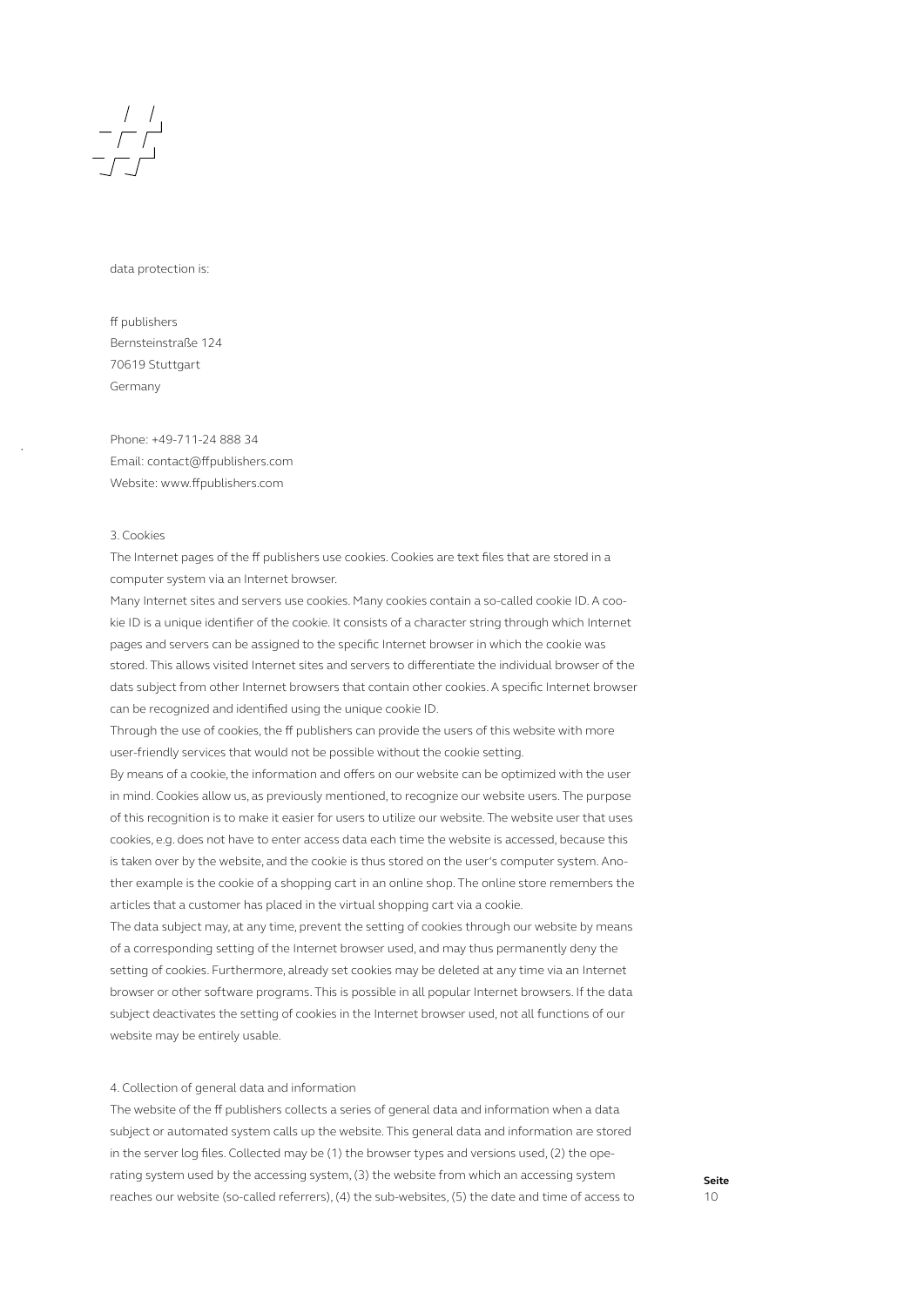### $\begin{array}{c|c} & / & / \\ \hline - & / & \end{array}$

the Internet site, (6) an Internet protocol address (IP address), (7) the Internet service provider of the accessing system, and (8) any other similar data and information that may be used in the event of attacks on our information technology systems.

When using these general data and information, the ff publishers does not draw any conclusions about the data subject. Rather, this information is needed to (1) deliver the content of our website correctly, (2) optimize the content of our website as well as its advertisement, (3) ensure the long-term viability of our information technology systems and website technology, and (4) provide law enforcement authorities with the information necessary for criminal prosecution in case of a cyber-attack. Therefore, the ff publishers analyzes anonymously collected data and information statistically, with the aim of increasing the data protection and data security of our enterprise, and to ensure an optimal level of protection for the personal data we process. The anonymous data of the server log files are stored separately from all personal data provided by a data subject.

### 5. Registration on our website

The data subject has the possibility to register on the website of the controller with the indication of personal data. Which personal data are transmitted to the controller is determined by the respective input mask used for the registration. The personal data entered by the data subject are collected and stored exclusively for internal use by the controller, and for his own purposes. The controller may request transfer to one or more processors (e.g. a parcel service) that also uses personal data for an internal purpose which is attributable to the controller. By registering on the website of the controller, the IP address—assigned by the Internet service provider (ISP) and used by the data subject—date, and time of the registration are also stored. The storage of this data takes place against the background that this is the only way to prevent the misuse of our services, and, if necessary, to make it possible to investigate committed offenses. Insofar, the storage of this data is necessary to secure the controller. This data is not passed on to third parties unless there is a statutory obligation to pass on the data, or if the transfer serves the aim of criminal prosecution.

The registration of the data subject, with the voluntary indication of personal data, is intended to enable the controller to offer the data subject contents or services that may only be offered to registered users due to the nature of the matter in question. Registered persons are free to change the personal data specified during the registration at any time, or to have them completely deleted from the data stock of the controller.

The data controller shall, at any time, provide information upon request to each data subject as to what personal data are stored about the data subject. In addition, the data controller shall correct or erase personal data at the request or indication of the data subject, insofar as there are no statutory storage obligations. The entirety of the controller's employees are available to the data subject in this respect as contact persons.

### 6. Subscription to our newsletters

On the website of the ff publishers, users are given the opportunity to subscribe to our enterprise's newsletter. The input mask used for this purpose determines what personal data are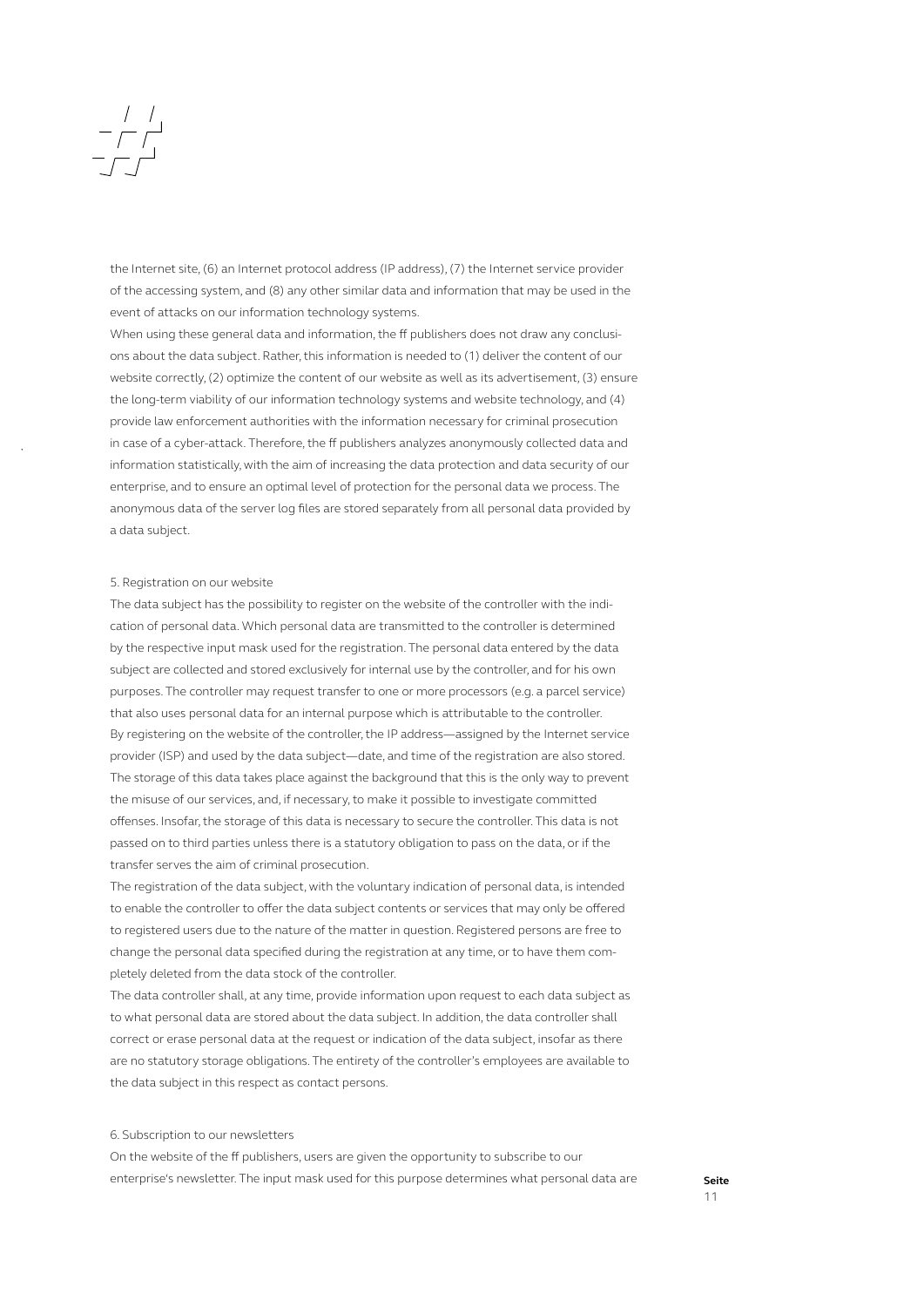## $\begin{array}{c|c} & / & / \\ \hline - & / & \end{array}$

transmitted, as well as when the newsletter is ordered from the controller. The ff publishers informs its customers and business partners regularly by means of a newsletter about enterprise offers. The enterprise's newsletter may only be received by the data subject if (1) the data subject has a valid e-mail address and (2) the data subject registers for the newsletter shipping. A confirmation e-mail will be sent to the e-mail address registered by a data subject for the first time for newsletter shipping, for legal reasons, in the double opt-in procedure. This confirmation e-mail is used to prove whether the owner of the e-mail address as the data subject is authorized to receive the newsletter.

During the registration for the newsletter, we also store the IP address of the computer system assigned by the Internet service provider (ISP) and used by the data subject at the time of the registration, as well as the date and time of the registration. The collection of this data is necessary in order to understand the (possible) misuse of the e-mail address of a data subject at a later date, and it therefore serves the aim of the legal protection of the controller. The personal data collected as part of a registration for the newsletter will only be used to send our newsletter. In addition, subscribers to the newsletter may be informed by e-mail, as long as this is necessary for the operation of the newsletter service or a registration in question, as this could be the case in the event of modifications to the newsletter offer, or in the event of a change in technical circumstances. There will be no transfer of personal data collected by the newsletter service to third parties. The subscription to our newsletter may be terminated by the data subject at any time. The consent to the storage of personal data, which the data subject has given for shipping the newsletter, may be revoked at any time. For the purpose of revocation of consent, a corresponding link is found in each newsletter. It is also possible to unsubscribe from the newsletter at any time directly on the website of the controller, or to communicate this to the controller in a different way.

### 7. Newsletter-Tracking

The newsletter of the ff publishers contains so-called tracking pixels. A tracking pixel is a miniature graphic embedded in such e-mails, which are sent in HTML format to enable log file recording and analysis. This allows a statistical analysis of the success or failure of online marketing campaigns. Based on the embedded tracking pixel, the ff publishers may see if and when an email was opened by a data subject, and which links in the e-mail were called up by data subjects. Such personal data collected in the tracking pixels contained in the newsletters are stored and analyzed by the controller in order to optimize the shipping of the newsletter, as well as to adapt the content of future newsletters even better to the interests of the data subject. These personal data will not be passed on to third parties. Data subjects are at any time entitled to revoke the respective separate declaration of consent issued by means of the double-opt-in procedure. After a revocation, these personal data will be deleted by the controller. The ff publishers automatically regards a withdrawal from the receipt of the newsletter as a revocation.

### 8. Contact possibility via the website

The website of the ff publishers contains information that enables a quick electronic contact to our enterprise, as well as direct communication with us, which also includes a general address of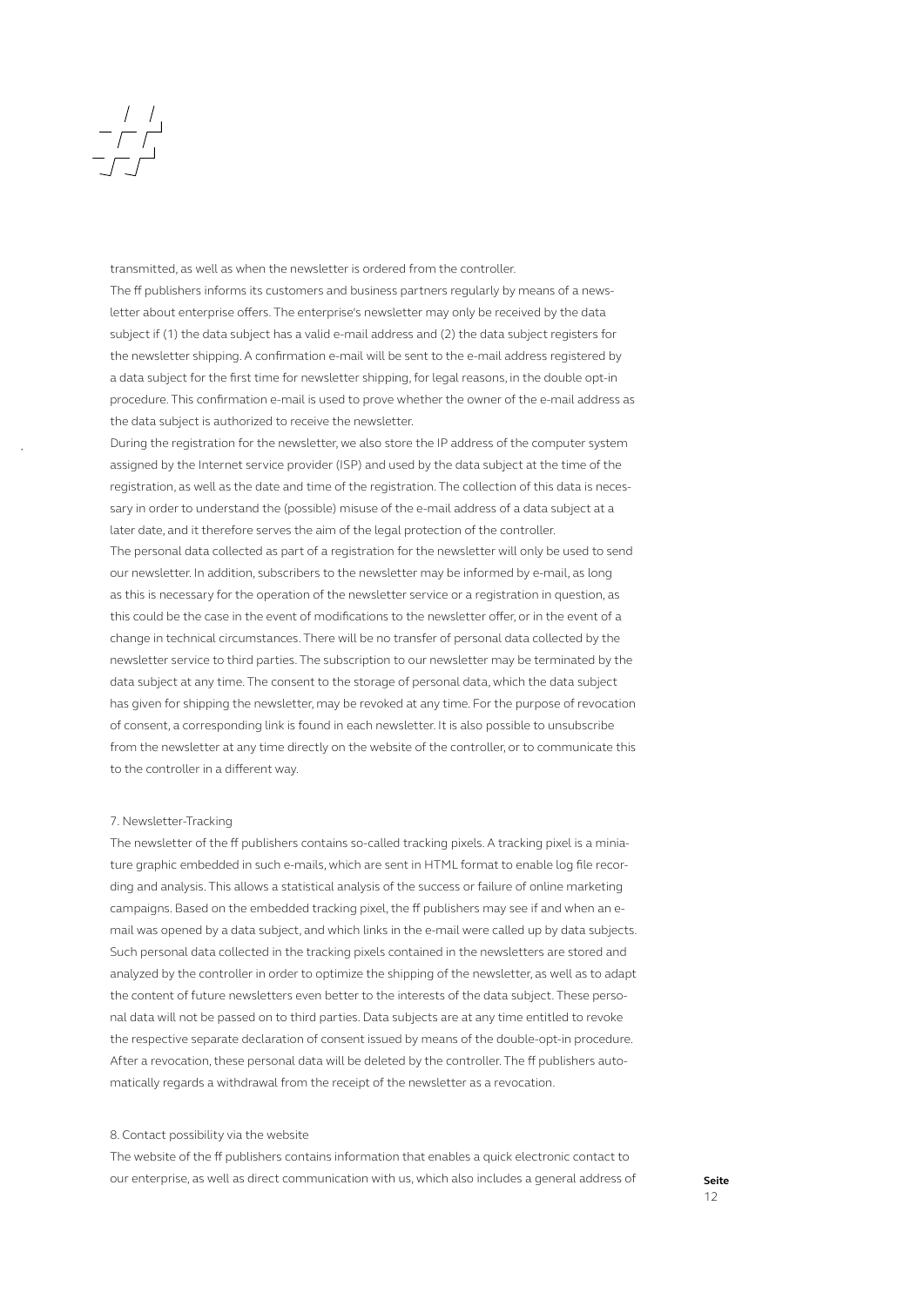the so-called electronic mail (e-mail address). If a data subject contacts the controller by e-mail or via a contact form, the personal data transmitted by the data subject are automatically stored. Such personal data transmitted on a voluntary basis by a data subject to the data controller are stored for the purpose of processing or contacting the data subject. There is no transfer of this personal data to third parties.

### 9. Routine erasure and blocking of personal data

The data controller shall process and store the personal data of the data subject only for the period necessary to achieve the purpose of storage, or as far as this is granted by the European legislator or other legislators in laws or regulations to which the controller is subject to. If the storage purpose is not applicable, or if a storage period prescribed by the European legislator or another competent legislator expires, the personal data are routinely blocked or erased in accordance with legal requirements.

### 10. Rights of the data subject

### a) Right of confirmation

Each data subject shall have the right granted by the European legislator to obtain from the controller the confirmation as to whether or not personal data concerning him or her are being processed. If a data subject wishes to avail himself of this right of confirmation, he or she may, at any time, contact any employee of the controller.

### b) Right of access

Each data subject shall have the right granted by the European legislator to obtain from the controller free information about his or her personal data stored at any time and a copy of this information. Furthermore, the European directives and regulations grant the data subject access to the following information:

the purposes of the processing;

the categories of personal data concerned;

the recipients or categories of recipients to whom the personal data have been or will be disclosed, in particular recipients in third countries or international organisations;

where possible, the envisaged period for which the personal data will be stored, or, if not possible, the criteria used to determine that period;

the existence of the right to request from the controller rectification or erasure of personal data, or restriction of processing of personal data concerning the data subject, or to object to such processing;

the existence of the right to lodge a complaint with a supervisory authority;

where the personal data are not collected from the data subject, any available information as to their source;

the existence of automated decision-making, including profiling, referred to in Article 22(1) and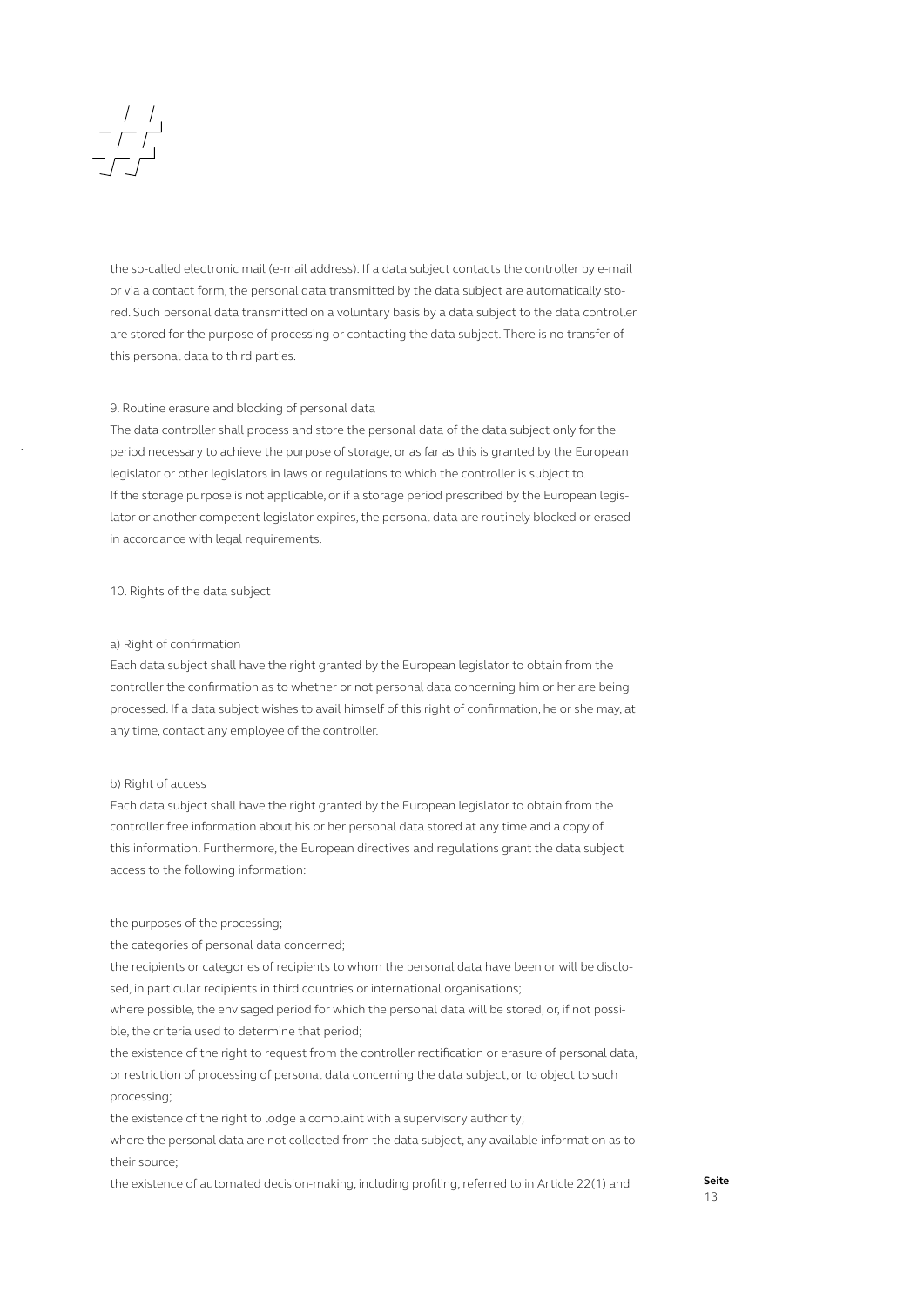(4) of the GDPR and, at least in those cases, meaningful information about the logic involved, as well as the significance and envisaged consequences of such processing for the data subject. Furthermore, the data subject shall have a right to obtain information as to whether personal data are transferred to a third country or to an international organisation. Where this is the case, the data subject shall have the right to be informed of the appropriate safeguards relating to the transfer.

If a data subject wishes to avail himself of this right of access, he or she may, at any time, contact any employee of the controller.

### c) Right to rectification

Each data subject shall have the right granted by the European legislator to obtain from the controller without undue delay the rectification of inaccurate personal data concerning him or her. Taking into account the purposes of the processing, the data subject shall have the right to have incomplete personal data completed, including by means of providing a supplementary statement.

If a data subject wishes to exercise this right to rectification, he or she may, at any time, contact any employee of the controller.

### d) Right to erasure (Right to be forgotten)

Each data subject shall have the right granted by the European legislator to obtain from the controller the erasure of personal data concerning him or her without undue delay, and the controller shall have the obligation to erase personal data without undue delay where one of the following grounds applies, as long as the processing is not necessary:

The personal data are no longer necessary in relation to the purposes for which they were collected or otherwise processed.

The data subject withdraws consent to which the processing is based according to point (a) of Article 6(1) of the GDPR, or point (a) of Article 9(2) of the GDPR, and where there is no other legal ground for the processing.

The data subject objects to the processing pursuant to Article 21(1) of the GDPR and there are no overriding legitimate grounds for the processing, or the data subject objects to the processing pursuant to Article 21(2) of the GDPR.

The personal data have been unlawfully processed.

The personal data must be erased for compliance with a legal obligation in Union or Member State law to which the controller is subject.

The personal data have been collected in relation to the offer of information society services referred to in Article 8(1) of the GDPR.

If one of the aforementioned reasons applies, and a data subject wishes to request the erasure of personal data stored by the ff publishers, he or she may, at any time, contact any employee of the controller. An employee of ff publishers shall promptly ensure that the erasure request is complied with immediately.

Where the controller has made personal data public and is obliged pursuant to Article 17(1) to erase the personal data, the controller, taking account of available technology and the cost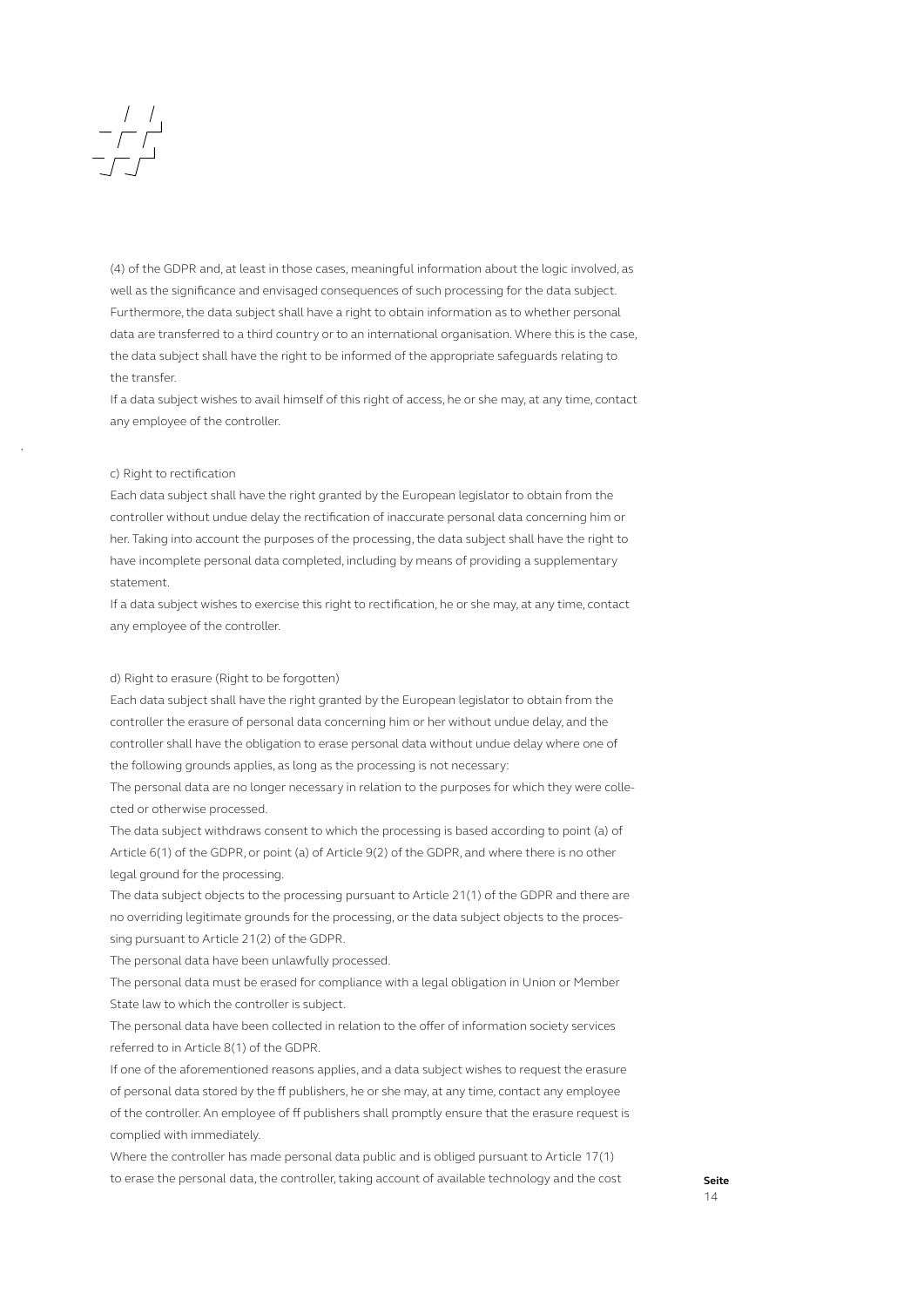### $\begin{array}{c|c} & / & / \\ \hline & / & \\ \hline & - & / \\ \end{array}$

of implementation, shall take reasonable steps, including technical measures, to inform other controllers processing the personal data that the data subject has requested erasure by such controllers of any links to, or copy or replication of, those personal data, as far as processing is not required. An employees of the ff publishers will arrange the necessary measures in individual cases.

### e) Right of restriction of processing

Each data subject shall have the right granted by the European legislator to obtain from the controller restriction of processing where one of the following applies:

The accuracy of the personal data is contested by the data subject, for a period enabling the controller to verify the accuracy of the personal data.

The processing is unlawful and the data subject opposes the erasure of the personal data and requests instead the restriction of their use instead.

The controller no longer needs the personal data for the purposes of the processing, but they are required by the data subject for the establishment, exercise or defence of legal claims. The data subject has objected to processing pursuant to Article 21(1) of the GDPR pending the verification whether the legitimate grounds of the controller override those of the data subject. If one of the aforementioned conditions is met, and a data subject wishes to request the restriction of the processing of personal data stored by the ff publishers, he or she may at any time contact any employee of the controller. The employee of the ff publishers will arrange the restriction of the processing.

### f) Right to data portability

Each data subject shall have the right granted by the European legislator, to receive the personal data concerning him or her, which was provided to a controller, in a structured, commonly used and machine-readable format. He or she shall have the right to transmit those data to another controller without hindrance from the controller to which the personal data have been provided, as long as the processing is based on consent pursuant to point (a) of Article 6(1) of the GDPR or point (a) of Article 9(2) of the GDPR, or on a contract pursuant to point (b) of Article 6(1) of the GDPR, and the processing is carried out by automated means, as long as the processing is not necessary for the performance of a task carried out in the public interest or in the exercise of official authority vested in the controller.

Furthermore, in exercising his or her right to data portability pursuant to Article 20(1) of the GDPR, the data subject shall have the right to have personal data transmitted directly from one controller to another, where technically feasible and when doing so does not adversely affect the rights and freedoms of others.

In order to assert the right to data portability, the data subject may at any time contact any employee of the ff publishers.

### g) Right to object

Each data subject shall have the right granted by the European legislator to object, on groundsrelating to his or her particular situation, at any time, to processing of personal data concerning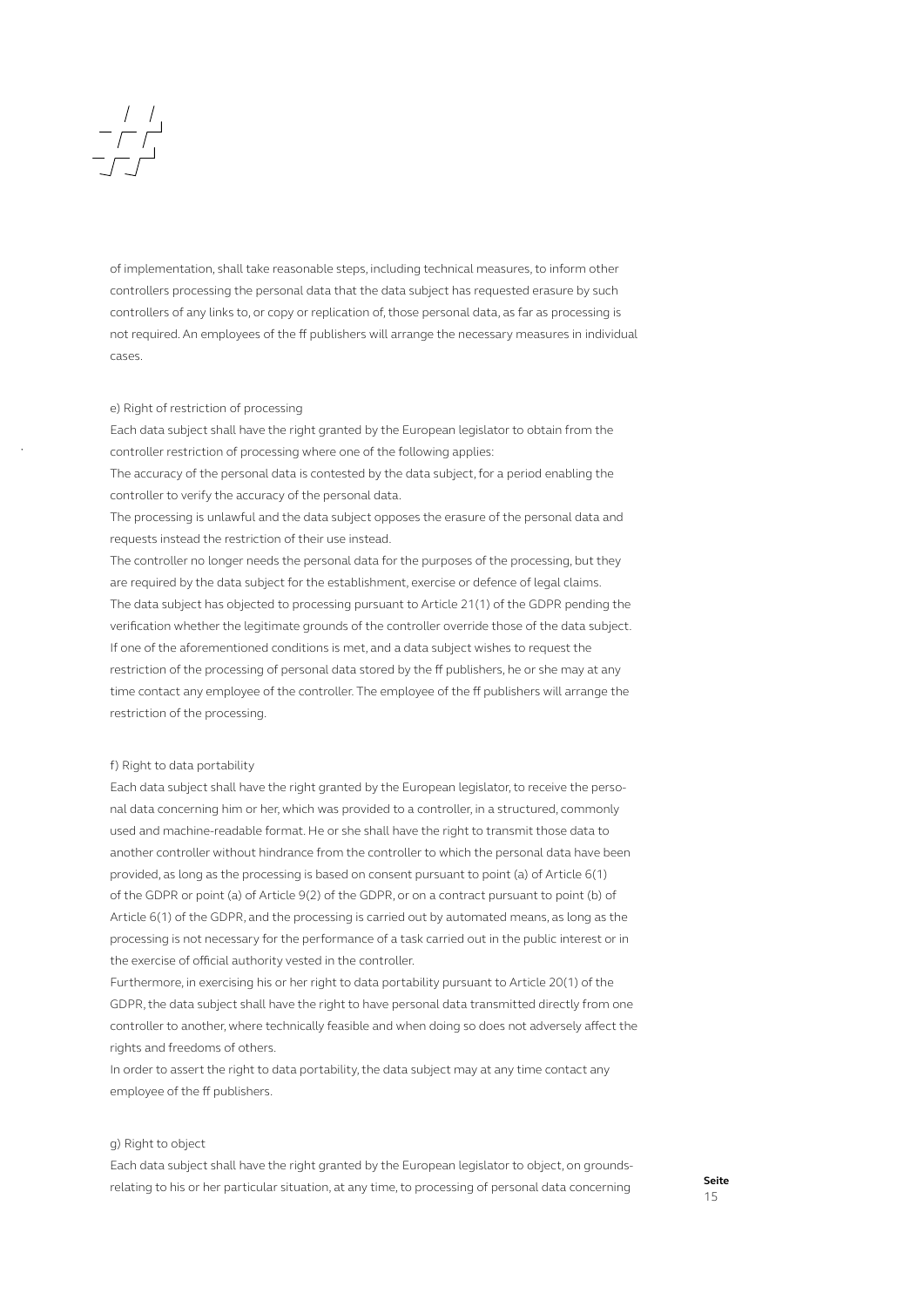him or her, which is based on point (e) or (f) of Article 6(1) of the GDPR. This also applies to profiling based on these provisions.

The ff publishers shall no longer process the personal data in the event of the objection, unless we can demonstrate compelling legitimate grounds for the processing which override the interests, rights and freedoms of the data subject, or for the establishment, exercise or defence of legal claims.

If the ff publishers processes personal data for direct marketing purposes, the data subject shall have the right to object at any time to processing of personal data concerning him or her for such marketing. This applies to profiling to the extent that it is related to such direct marketing. If the data subject objects to the ff publishers to the processing for direct marketing purposes, the ff publishers will no longer process the personal data for these purposes.

In addition, the data subject has the right, on grounds relating to his or her particular situation, to object to processing of personal data concerning him or her by the ff publishers for scientific or historical research purposes, or for statistical purposes pursuant to Article 89(1) of the GDPR, unless the processing is necessary for the performance of a task carried out for reasons of public interest.

In order to exercise the right to object, the data subject may contact any employee of the ff publishers. In addition, the data subject is free in the context of the use of information society services, and notwithstanding Directive 2002/58/EC, to use his or her right to object by automated means using technical specifications.

h) Automated individual decision-making, including profiling

Each data subject shall have the right granted by the European legislator not to be subject to a decision based solely on automated processing, including profiling, which produces legal effects concerning him or her, or similarly significantly affects him or her, as long as the decision (1) is not is necessary for entering into, or the performance of, a contract between the data subject and a data controller, or (2) is not authorised by Union or Member State law to which the controller is subject and which also lays down suitable measures to safeguard the data subject's rights and freedoms and legitimate interests, or (3) is not based on the data subject's explicit consent.

If the decision (1) is necessary for entering into, or the performance of, a contract between the data subject and a data controller, or (2) it is based on the data subject's explicit consent, the ff publishers shall implement suitable measures to safeguard the data subject's rights and freedoms and legitimate interests, at least the right to obtain human intervention on the part of the controller, to express his or her point of view and contest the decision.

If the data subject wishes to exercise the rights concerning automated individual decision-making, he or she may, at any time, contact any employee of the ff publishers.

i) Right to withdraw data protection consent

Each data subject shall have the right granted by the European legislator to withdraw his or her consent to processing of his or her personal data at any time.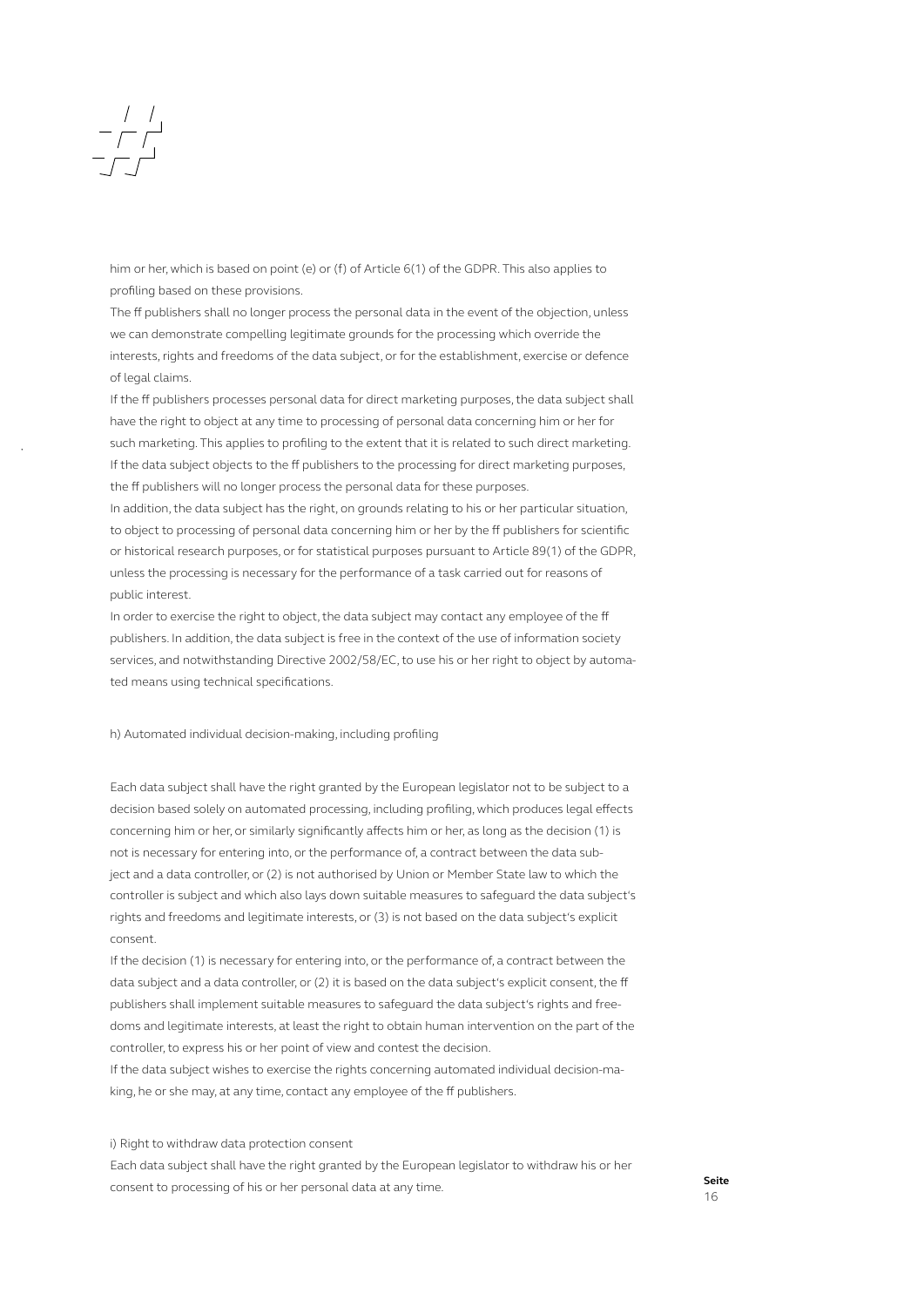If the data subject wishes to exercise the right to withdraw the consent, he or she may, at any time, contact any employee of the ff publishers.

### 11. Data protection for applications and the application procedures

The data controller shall collect and process the personal data of applicants for the purpose of the processing of the application procedure. The processing may also be carried out electronically. This is the case, in particular, if an applicant submits corresponding application documents by e-mail or by means of a web form on the website to the controller. If the data controller concludes an employment contract with an applicant, the submitted data will be stored for the purpose of processing the employment relationship in compliance with legal requirements. If no employment contract is concluded with the applicant by the controller, the application documents shall be automatically erased two months after notification of the refusal decision, provided that no other legitimate interests of the controller are opposed to the erasure. Other legitimate interest in this relation is, e.g. a burden of proof in a procedure under the General Equal Treatment Act (AGG).

### 12. Data Protection provisions about the application and use of AddThis

On this website, the data controller has integrated components of the enterprise AddThis. AddThis is a so-called bookmarking provider. The service allows for simplified bookmarking of Internet pages via buttons. By clicking on the AddThis component with the mouse, or by clicking on it, a list of bookmarking and sharing services is displayed. AddThis is used on over 15 million websites, and the buttons are displayed, according to the information of the operating enterprise, over 20 billion times a year.

The operating company of AddThis is AddThis, Inc. 1595 Spring Hill Road, Suite 300, Vienna, VA 22182, United States.

By calling up one of the individual pages of the website, which is operated by the controller, and on which an AddThis component has been integrated, the Internet browser of the data subject is automatically prompted by the respective AddThis component to download data from the website www.addthis.com. Within the framework of this technical procedure, AddThis is informed of the visit and the specific individual page of this website that was used by the data subject with the help of information technology. In addition, AddThis is informed about the IP address of the computer system assigned by the Internet service provider (ISP) and used by the data subject, the browser type and language, the web page accessed before our website, the date and the time of the visit to our website. AddThis uses this data to create anonymous user profiles. The data and information transmitted to AddThis in this way will enable the enterprise AddThis, as well as affiliates or their partner-enterprises, to contact visitors of the web pages of the controller with personalized and interest-based advertising.

AddThis displays personalized and interest-based advertising on the basis of a cookie set by the enterprise. This cookie analyzes the individual surfing behavior of the computer system used by the data subject. The cookie saves the computer-based outgoing visits to Internet pages.

The data subject may, at any time, prevent the setting of cookies through our website by means of a corresponding setting of the Internet browser used, and thus permanently deny the setting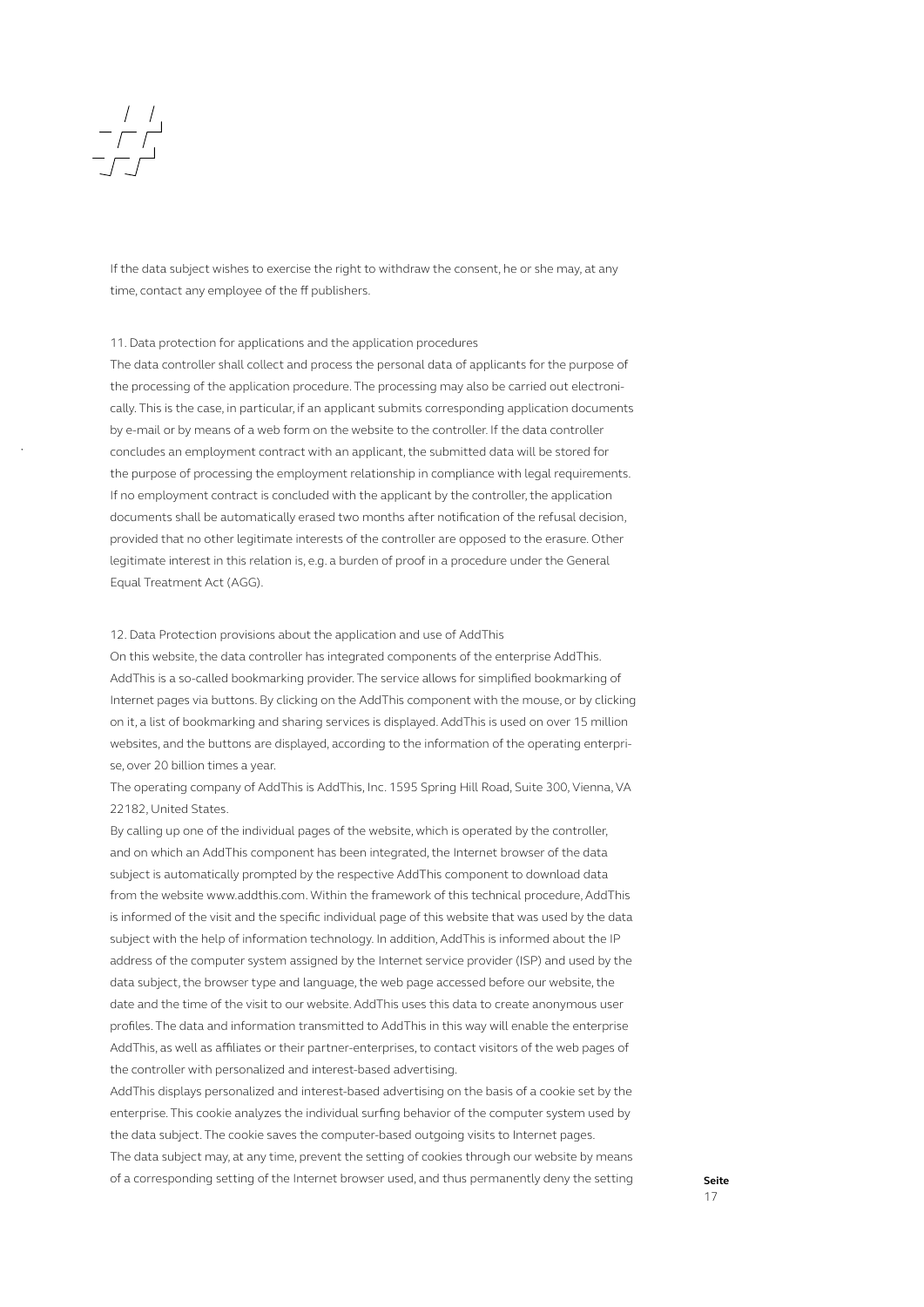### $\begin{array}{c|c} & / & / \\ \hline - & / & \end{array}$

of cookies. Such a setting of the Internet browser used would also prevent AddThis from setting a cookie on the information technology system of the data subject. Cookies may also be deleted by AddThis at any time via an Internet browser or other software programs.

The data subject also has the possibility of objecting permanently to the processing of personal data by AddThis. For this purpose, the data subject must click on the opt-out button under the link http://www.addthis.com/privacy/opt-out, which sets an opt-out cookie. The opt-out cookie used for this purpose is placed on the information technology system used by the data subject. If the data subject deletes the cookies from his system, then the data subject must call up the link again and set a new opt-out cookie.

With the setting of the opt-out cookie, however, the possibility exists that the websites of the controller are not fully usable anymore by the data subject.

The applicable data protection provisions of AddThis may be accessed under http://www. addthis.com/privacy/privacy-policy.

13. Data protection provisions about the application and use of Facebook

On this website, the controller has integrated components of the enterprise Facebook. Facebook is a social network.

A social network is a place for social meetings on the Internet, an online community, which usually allows users to communicate with each other and interact in a virtual space. A social network may serve as a platform for the exchange of opinions and experiences, or enable the Internet community to provide personal or business-related information. Facebook allows social network users to include the creation of private profiles, upload photos, and network through friend requests.

The operating company of Facebook is Facebook, Inc., 1 Hacker Way, Menlo Park, CA 94025, United States. If a person lives outside of the United States or Canada, the controller is the Facebook Ireland Ltd., 4 Grand Canal Square, Grand Canal Harbour, Dublin 2, Ireland.

With each call-up to one of the individual pages of this Internet website, which is operated by the controller and into which a Facebook component (Facebook plug-ins) was integrated, the web browser on the information technology system of the data subject is automatically prompted to download display of the corresponding Facebook component from Facebook through the Facebook component. An overview of all the Facebook Plug-ins may be accessed under https:// developers.facebook.com/docs/plugins/. During the course of this technical procedure, Facebook is made aware of what specific sub-site of our website was visited by the data subject. If the data subject is logged in at the same time on Facebook, Facebook detects with every callup to our website by the data subject—and for the entire duration of their stay on our Internet site—which specific sub-site of our Internet page was visited by the data subject. This information is collected through the Facebook component and associated with the respective Facebook account of the data subject. If the data subject clicks on one of the Facebook buttons integrated into our website, e.g. the "Like" button, or if the data subject submits a comment, then Facebook matches this information with the personal Facebook user account of the data subject and stores the personal data.

Facebook always receives, through the Facebook component, information about a visit to our website by the data subject, whenever the data subject is logged in at the same time on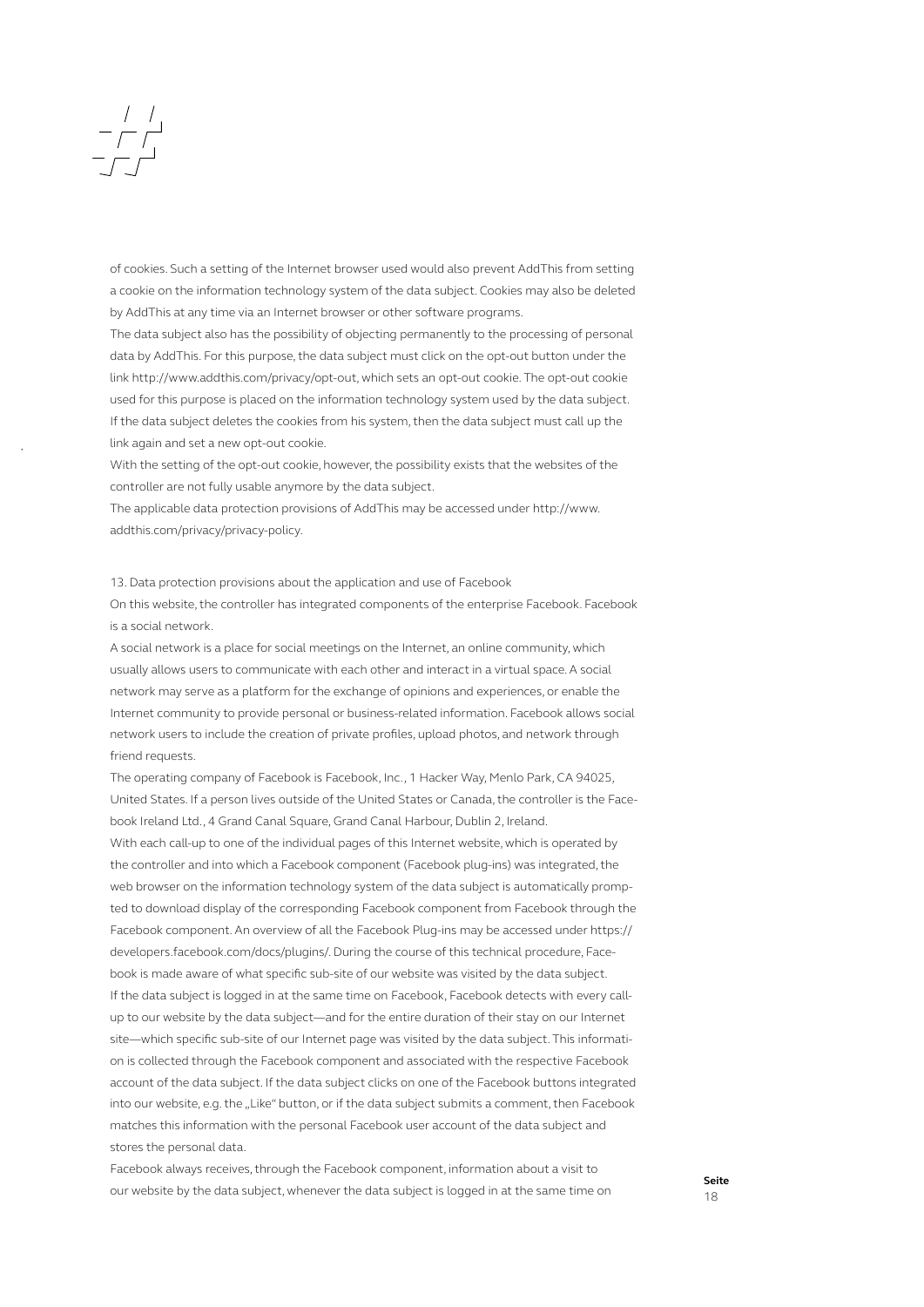### $\begin{array}{c|c} & / & / \\ \hline & / & \\ \hline & - & / \\ \end{array}$

Facebook during the time of the call-up to our website. This occurs regardless of whether the data subject clicks on the Facebook component or not. If such a transmission of information to Facebook is not desirable for the data subject, then he or she may prevent this by logging off from their Facebook account before a call-up to our website is made.

The data protection guideline published by Facebook, which is available at https://facebook. com/about/privacy/, provides information about the collection, processing and use of personal data by Facebook. In addition, it is explained there what setting options Facebook offers to protect the privacy of the data subject. In addition, different configuration options are made available to allow the elimination of data transmission to Facebook. These applications may be used by the data subject to eliminate a data transmission to Facebook.

14. Data protection provisions about the application and use of functions of the Amazon Partner program

On this website, the controller has integrated Amazon components as a participant in the Amazon partner program. The Amazon components were created by Amazon with the aim to mediate customers through advertisements on various websites of the Amazon group, in particular Amazon.co.uk, Local.Amazon.co.uk, Amazon.de, BuyVIP.com, Amazon.fr, Amazon.it and Amazon.es in return for the payment of a commission. By using the Amazon components, the controller may generate advertising revenue.

The operating company of this Amazon component is Amazon EU S.à.r.l, 5 Rue Plaetis, L-2338 Luxembourg, Luxembourg.

Amazon sets a cookie the information technology system of the data subject. The definition of cookies is explained above. With each single call-up to one of the individual pages of this Internet website, which is operated by the controller and in which an Amazon component was integrated, the Internet browser on the information technology system of the data subject will automatically submit data for the purpose of online advertising and the settlement of commissions to Amazon through the respective Amazon component. During the course of this technical procedure, Amazon receives personal information that is used to trace the origin of orders from Amazon, and as a result, to allow the accounting of a commission. Among other things, Amazon may understand that the data subject has clicked on an affiliate link on our website. The data subject may, as stated above, prevent the setting of cookies through our website at any time by means of a corresponding adjustment of the web browser used, and thus permanently deny the setting of cookies. Such an adjustment to the Internet browser used would also prevent Amazon from setting a cookie on the information technology system of the data subject. In addition, cookies already in use by Amazon may be deleted at anytime via a web browser or other software programs.

Further information and the actual data protection provisions of Amazon may be retrieved under https://www.amazon.de/gp/help/customer/display.html?nodeId=3312401&language=en\_ GB.

15. Data protection provisions about the application and use of functions pertaining to the collection society WORT (VG WORT)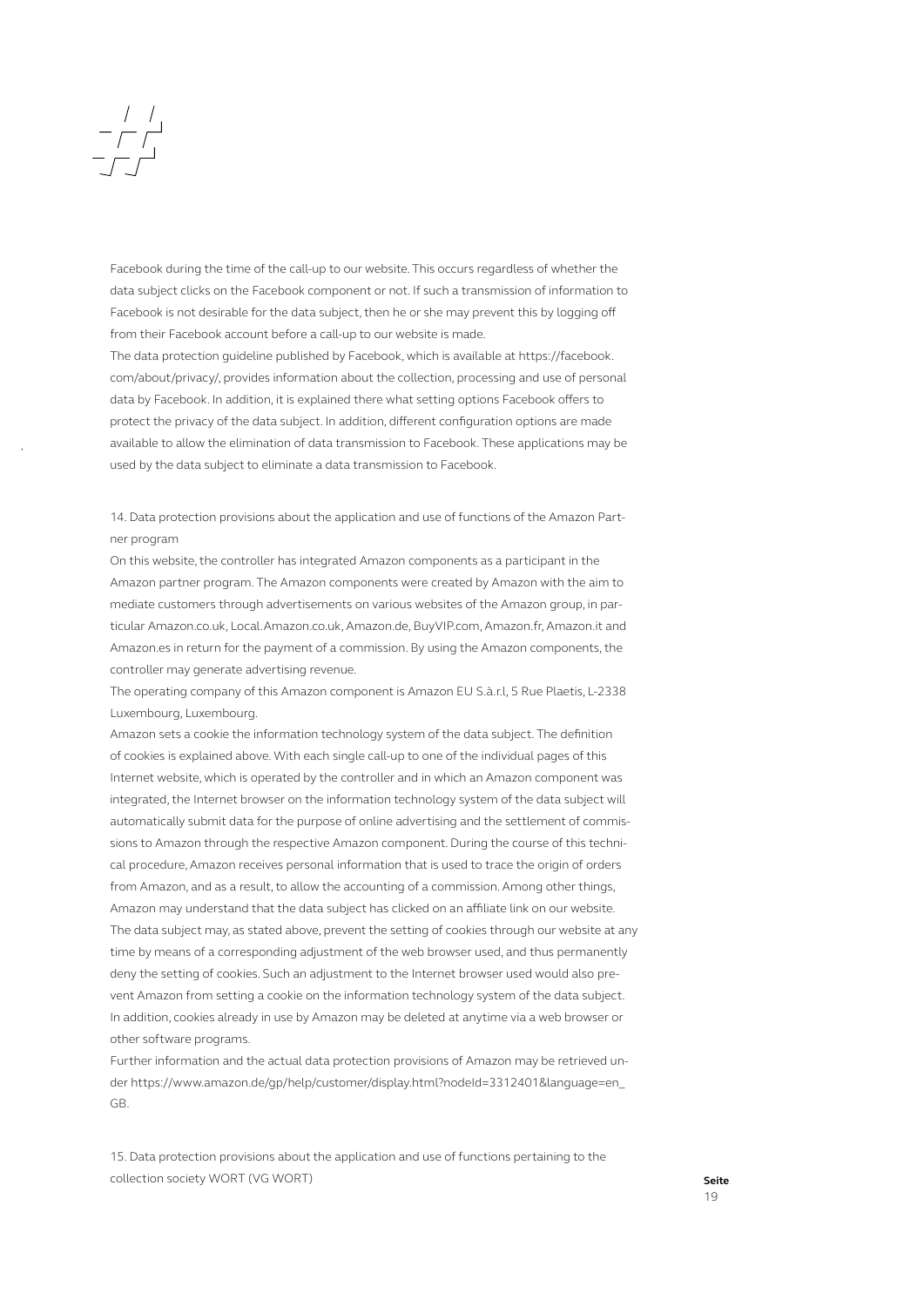## $\begin{array}{c|c} & / & / \\ \hline & / & / \\ \hline & / & \end{array}$

Brühler Str. 9, 53119 Bonn.

On this website, the controller has integrated a tracking pixel. A tracking pixel is a thumbnail image that is embedded in web pages to enable a log file recording and a log file analysis so that a statistical analysis may be performed. The integrated tracking pixels serve the Scalable Central Measurement System (SZMS) of the collecting society WORT (VG Wort). The Scalable Central Measurement System is operated by INFOnline GmbH, Forum Bonn Nord,

The Scalable Central Measurement System is used to determine with statistical key figures, the probability of the copying of texts. The embedded tracking pixel ensures that the collecting society WORT may detect whether, when, and how various users (including the data subject) opened our website and what content was retrieved.

The data obtained using the Scalable Central Measurement System is collected anonymously. To capture the traffic, either a so-called session cookie is created for the purpose of recognition of the users of a website, that is a signature, which consists of various automatically transmitted information, or alternative methods are used. The IP address of the Internet connection used by the data subject is collected only in anonymised form and processed. The data subject is not identified at any time.

The data subject may, as stated above, prevent the setting of cookies through our website at any time by means of a corresponding adjustment of the web browser used and thus contradict the setting of cookies permanently. Such an adjustment to the Internet browser used would also prevent VG Wort from setting a cookie on the information technology system of the data subject. In addition, cookies already in use by VG Wort may be deleted at any time via a web browser or other software programs.

In addition, the data subject has the possibility of objecting to a collection of data generated by VG Wort related to the use of this website, as well as to the processing of these data through VG Wort and the chance to preclude any such. For this purpose, the data subject must press the 'opt-out' button under the link http://optout.ioam.de, which sets an opt-out cookie. The opt-out cookie used for this purpose is placed on the information technology system used by the data subject. If the cookies are deleted on the system of the data subject, then the data subject must call up the link again and set a new opt-out cookie.

With the setting of the opt-out cookie, however, the possibility exists that the websites of the controller are not fully usable anymore by the data subject.

The applicable data protection provisions of INFOnline may be accessed under https://www. infonline.de/datenschutz/.

16. Data protection provisions about the application and use of Google Analytics (with anonymization function)

On this website, the controller has integrated the component of Google Analytics (with the anonymizer function). Google Analytics is a web analytics service. Web analytics is the collection, gathering, and analysis of data about the behavior of visitors to websites. A web analysis service collects, inter alia, data about the website from which a person has come (the so-called referrer), which sub-pages were visited, or how often and for what duration a sub-page was viewed. Web analytics are mainly used for the optimization of a website and in order to carry out a cost-benefit analysis of Internet advertising.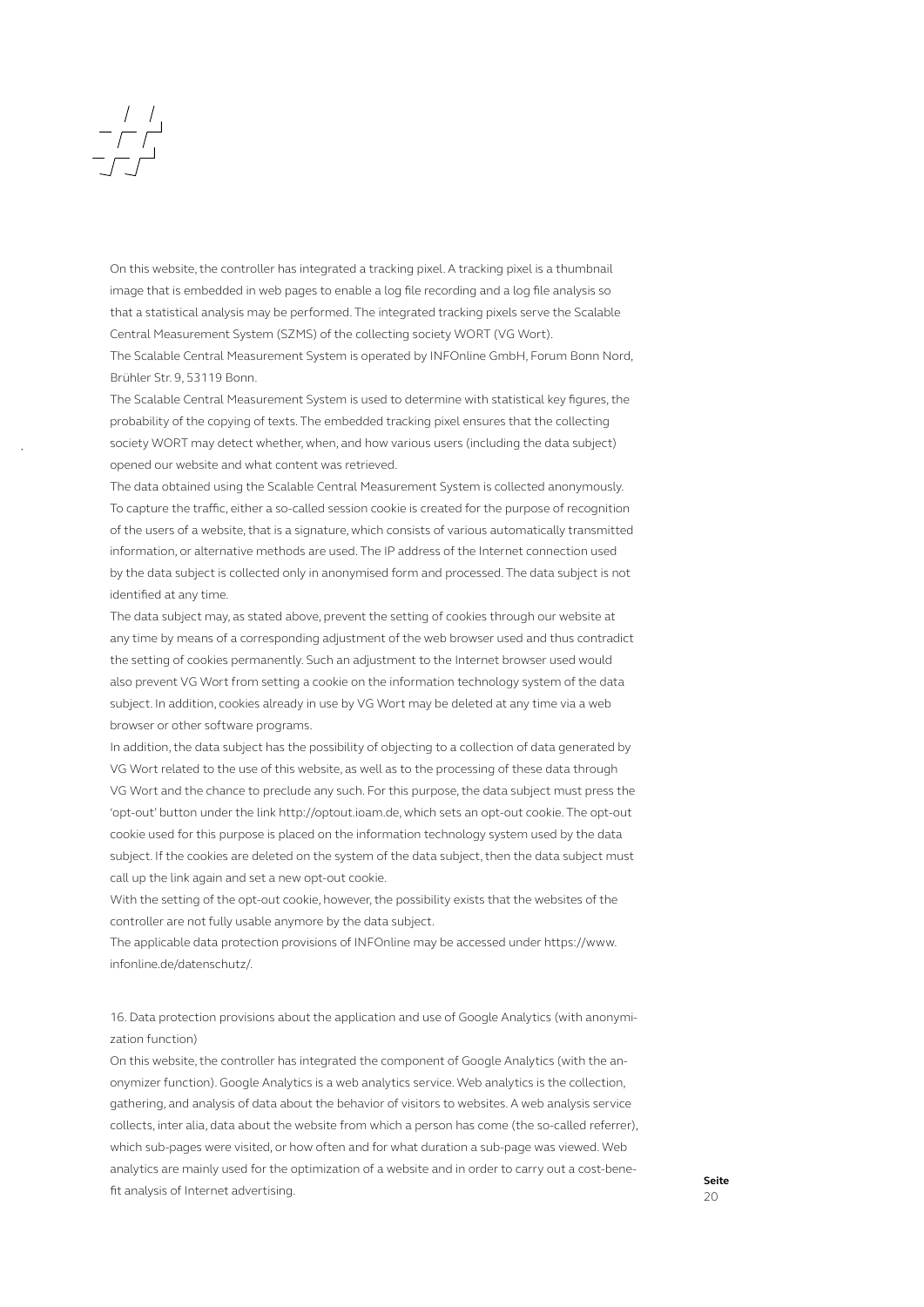# $\begin{array}{c|c} & / & / \\ - & / & / \\ - & / & / \end{array}$

The operator of the Google Analytics component is Google Inc., 1600 Amphitheatre Pkwy, Mountain View, CA 94043-1351, United States.

For the web analytics through Google Analytics the controller uses the application "\_gat. \_anonymizeIp". By means of this application the IP address of the Internet connection of the data subject is abridged by Google and anonymised when accessing our websites from a Member State of the European Union or another Contracting State to the Agreement on the European Economic Area.

The purpose of the Google Analytics component is to analyze the traffic on our website. Google uses the collected data and information, inter alia, to evaluate the use of our website and to provide online reports, which show the activities on our websites, and to provide other services concerning the use of our Internet site for us.

Google Analytics places a cookie on the information technology system of the data subject. The definition of cookies is explained above. With the setting of the cookie, Google is enabled to analyze the use of our website. With each call-up to one of the individual pages of this Internet site, which is operated by the controller and into which a Google Analytics component was integrated, the Internet browser on the information technology system of the data subject will automatically submit data through the Google Analytics component for the purpose of online advertising and the settlement of commissions to Google. During the course of this technical procedure, the enterprise Google gains knowledge of personal information, such as the IP address of the data subject, which serves Google, inter alia, to understand the origin of visitors and clicks, and subsequently create commission settlements.

The cookie is used to store personal information, such as the access time, the location from which the access was made, and the frequency of visits of our website by the data subject. With each visit to our Internet site, such personal data, including the IP address of the Internet access used by the data subject, will be transmitted to Google in the United States of America. These personal data are stored by Google in the United States of America. Google may pass these personal data collected through the technical procedure to third parties.

The data subject may, as stated above, prevent the setting of cookies through our website at any time by means of a corresponding adjustment of the web browser used and thus permanently deny the setting of cookies. Such an adjustment to the Internet browser used would also prevent Google Analytics from setting a cookie on the information technology system of the data subject. In addition, cookies already in use by Google Analytics may be deleted at any time via a web browser or other software programs.

In addition, the data subject has the possibility of objecting to a collection of data that are generated by Google Analytics, which is related to the use of this website, as well as the processing of this data by Google and the chance to preclude any such. For this purpose, the data subject must download a browser add-on under the link https://tools.google.com/dlpage/gaoptout and install it. This browser add-on tells Google Analytics through a JavaScript, that any data and information about the visits of Internet pages may not be transmitted to Google Analytics. The installation of the browser add-ons is considered an objection by Google. If the information technology system of the data subject is later deleted, formatted, or newly installed, then the data subject must reinstall the browser add-ons to disable Google Analytics. If the browser addon was uninstalled by the data subject or any other person who is attributable to their sphere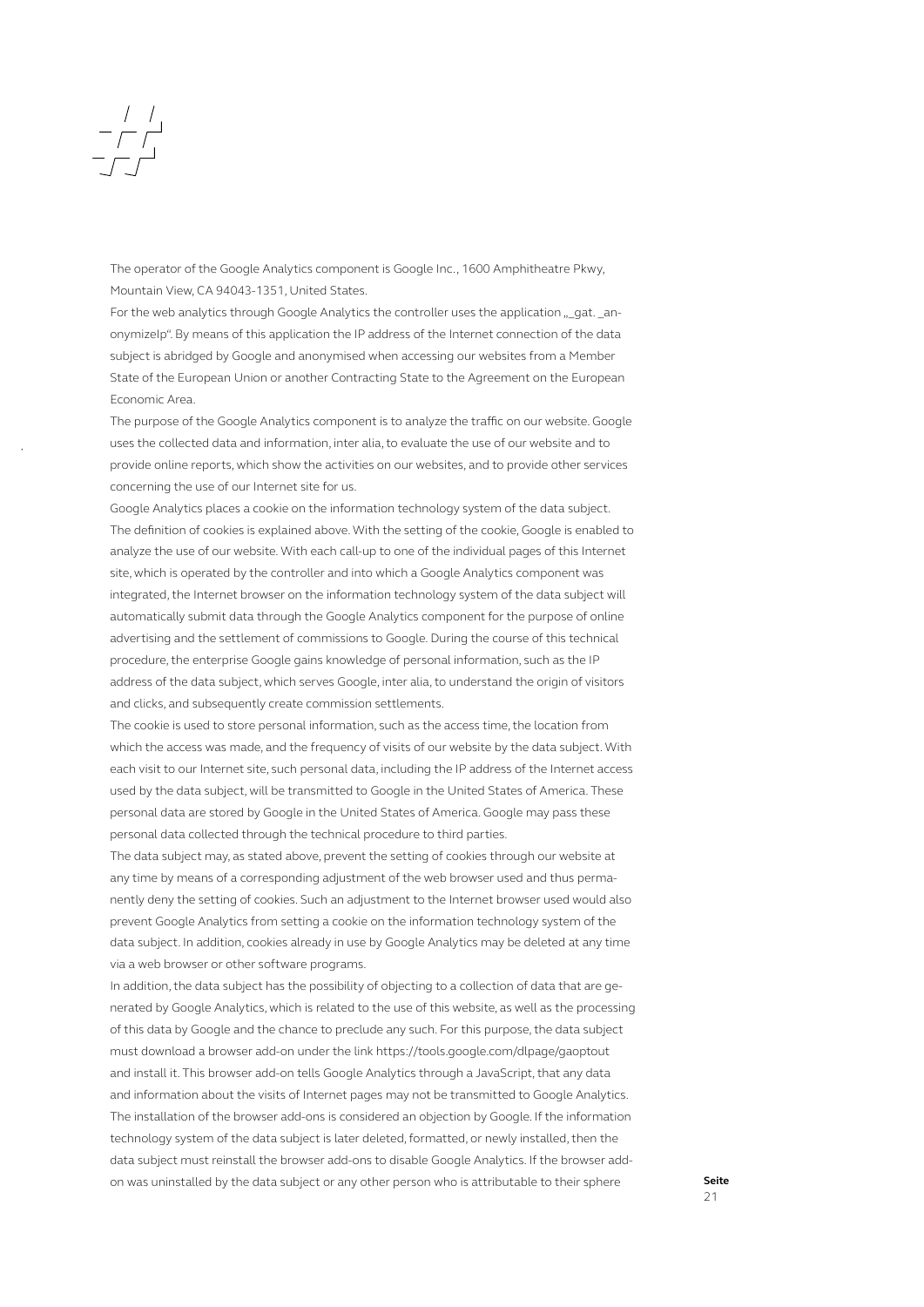### $\begin{array}{c|c} & / & / \\ \hline - & / \\ \hline \end{array}$

of competence, or is disabled, it is possible to execute the reinstallation or reactivation of the browser add-ons.

Further information and the applicable data protection provisions of Google may be retrieved under https://www.google.com/intl/en/policies/privacy/ and under http://www.google.com/ analytics/terms/us.html. Google Analytics is further explained under the following Link https:// www.google.com/analytics/.

17. Data protection provisions about the application and use of Google+

On this website, the controller has integrated the Google+ button as a component. Google+ is a so-called social network. A social network is a social meeting place on the Internet, an online community, which usually allows users to communicate with each other and interact in a virtual space. A social network may serve as a platform for the exchange of opinions and experiences, or enable the Internet community to provide personal or business-related information. Google+ allows users of the social network to include the creation of private profiles, upload photos and network through friend requests.

The operating company of Google+ is Google Inc., 1600 Amphitheatre Pkwy, Mountain View, CA 94043-1351, UNITED STATES.

With each call-up to one of the individual pages of this website, which is operated by the controller and on which a Google+ button has been integrated, the Internet browser on the information technology system of the data subject automatically downloads a display of the corresponding Google+ button of Google through the respective Google+ button component. During the course of this technical procedure, Google is made aware of what specific sub-page of our website was visited by the data subject. More detailed information about Google+ is available under https://developers.google.com/+/.

If the data subject is logged in at the same time to Google+, Google recognizes with each call-up to our website by the data subject and for the entire duration of his or her stay on our Internet site, which specific sub-pages of our Internet page were visited by the data subject. This information is collected through the Google+ button and Google matches this with the respective Google+ account associated with the data subject.

If the data subject clicks on the Google+ button integrated on our website and thus gives a Google+ 1 recommendation, then Google assigns this information to the personal Google+ user account of the data subject and stores the personal data. Google stores the Google+ 1 recommendation of the data subject, making it publicly available in accordance with the terms and conditions accepted by the data subject in this regard. Subsequently, a Google+ 1 recommendation given by the data subject on this website together with other personal data, such as the Google+ account name used by the data subject and the stored photo, is stored and processed on other Google services, such as search-engine results of the Google search engine, the Google account of the data subject or in other places, e.g. on Internet pages, or in relation to advertisements. Google is also able to link the visit to this website with other personal data stored on Google. Google further records this personal information with the purpose of improving or optimizing the various Google services.

Through the Google+ button, Google receives information that the data subject visited our website, if the data subject at the time of the call-up to our website is logged in to Google+. This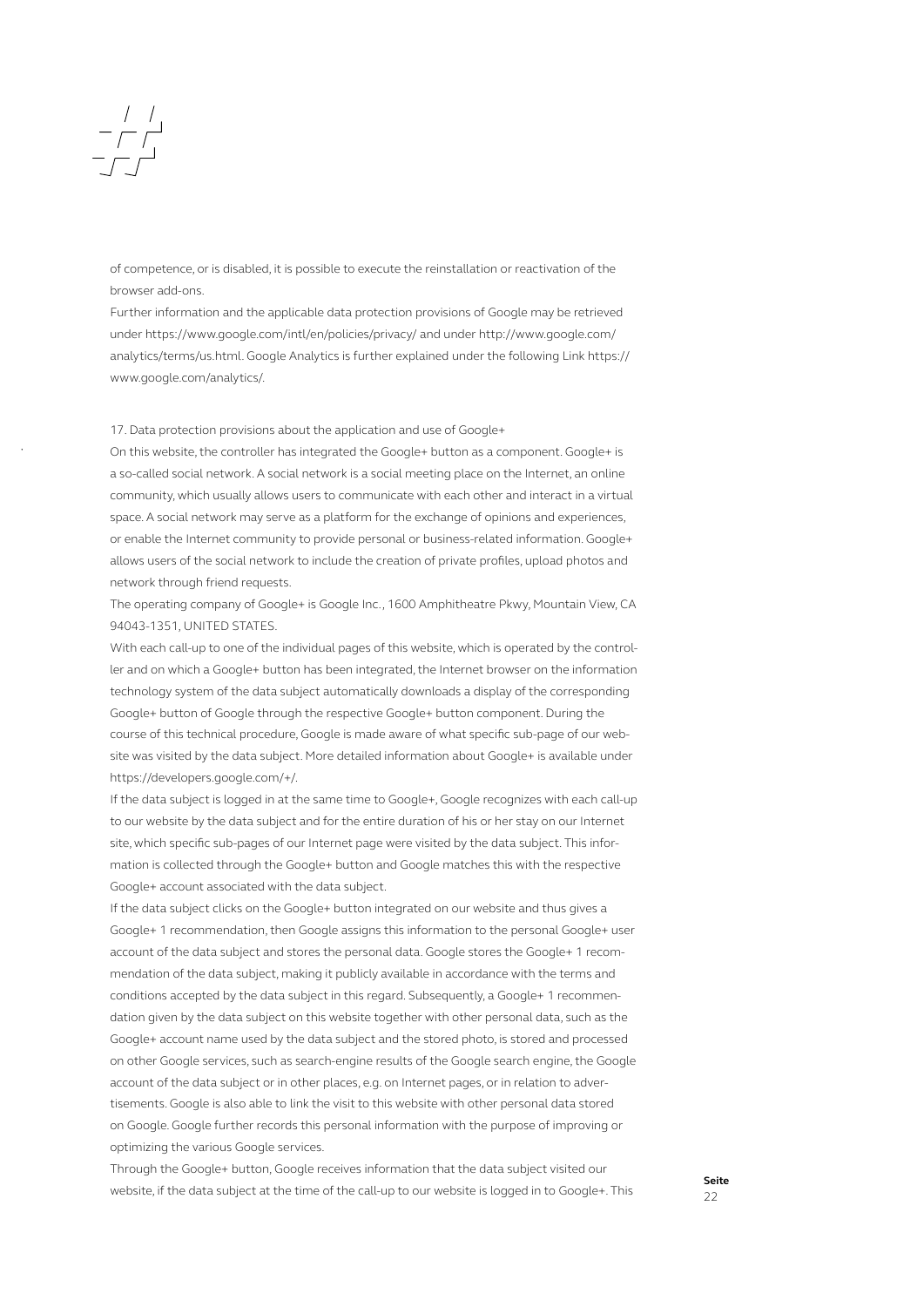### $\begin{array}{c|c} & / & / \\ \hline - & / \\ \hline \end{array}$

occurs regardless of whether the data subject clicks or doesn't click on the Google+ button. If the data subject does not wish to transmit personal data to Google, he or she may prevent such transmission by logging out of his Google+ account before calling up our website. Further information and the data protection provisions of Google may be retrieved under https://www.google.com/intl/en/policies/privacy/. More references from Google about the Google+ 1 button may be obtained under https://developers.google.com/+/web/buttons-policy.

18. Data protection provisions about the application and use of Instagram

On this website, the controller has integrated components of the service Instagram. Instagram is a service that may be qualified as an audiovisual platform, which allows users to share photos and videos, as well as disseminate such data in other social networks.

The operating company of the services offered by Instagram is Instagram LLC, 1 Hacker Way, Building 14 First Floor, Menlo Park, CA, UNITED STATES.

With each call-up to one of the individual pages of this Internet site, which is operated by the controller and on which an Instagram component (Insta button) was integrated, the Internet browser on the information technology system of the data subject is automatically prompted to the download of a display of the corresponding Instagram component of Instagram. During the course of this technical procedure, Instagram becomes aware of what specific sub-page of our website was visited by the data subject.

If the data subject is logged in at the same time on Instagram, Instagram detects with every call-up to our website by the data subject—and for the entire duration of their stay on our Internet site—which specific sub-page of our Internet page was visited by the data subject. This information is collected through the Instagram component and is associated with the respective Instagram account of the data subject. If the data subject clicks on one of the Instagram buttons integrated on our website, then Instagram matches this information with the personal Instagram user account of the data subject and stores the personal data.

Instagram receives information via the Instagram component that the data subject has visited our website provided that the data subject is logged in at Instagram at the time of the call to our website. This occurs regardless of whether the person clicks on the Instagram button or not. If such a transmission of information to Instagram is not desirable for the data subject, then he or she can prevent this by logging off from their Instagram account before a call-up to our website is made.

Further information and the applicable data protection provisions of Instagram may be retrieved under https://help.instagram.com/155833707900388 and https://www.instagram.com/ about/legal/privacy/.

19. Data protection provisions about the application and use of Myspace

On this website, the controller has integrated components of MySpace LLC. MySpace is a socalled social network. A social network is an Internet social meeting place, an online community that allows users to communicate and interact with each other in a virtual space. A social network can serve as a platform for the exchange of opinions and experiences or allow the Internet community to provide personal or company-related information. MySpace allows users of the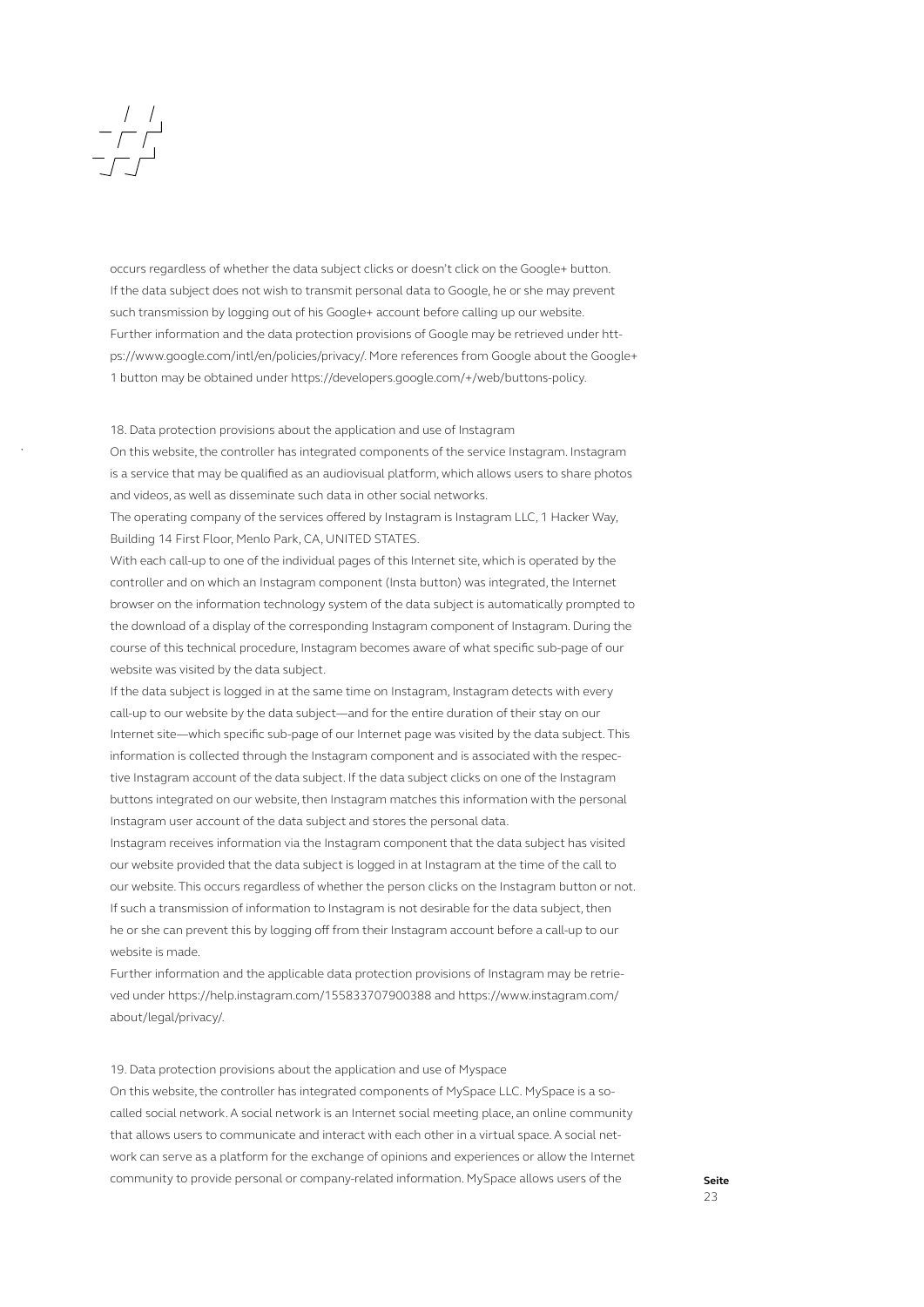### $\begin{array}{c|c} & / & / \\ \hline & - & / \\ \hline & - & / \end{array}$

social network to create free blogs or groups of users, including photos and videos. The operating company of MySpace is MySpace LLC, 8391 Beverly Blvd., #349, Los Angeles, California 90048, UNITED STATES.

With each call-up to one of the individual pages of this Internet site, which is operated by the controller and on which a MySpace component (MySpace plug-in) was integrated, the Internet browser on the information technology system of the data subject is automatically prompted to the download through the respective MySpace component a display of the corresponding MySpace component of MySpace. Further information about MySpace is available under https://myspace.com. During the course of this technical procedure, MySpace gains knowledge of what specific sub-page of our website is visited by the data subject.

If the data subject is logged in at the same time on MySpace, MySpace detects with every callup to our website by the data subject—and for the entire duration of their stay on our Internet site—which specific sub-page of our Internet page was visited by the data subject. This information is collected through the MySpace component and associated with the respective MySpace account of the data subject. If the data subject clicks on one of the MySpace buttons, integrated on our website, then MySpace assigns this information with the personal MySpace user account of the data subject and stores the personal data.

MySpace receives information via the MySpace component that the data subject has visited our website, provided that the data subject is logged in at MySpace at the time of the call to our website. This occurs regardless of whether the person clicks on the MySpace component or not. If such a transmission of information to MySpace is not desirable for the data subject, then he or she may prevent this by logging off from their MySpace account before a call-up to our website is made.

The data protection guideline published by MySpace, which is available under https://myspace. com/pages/privacy, provides information on the collection, processing and use of personal data by MySpace.

### 20. Data protection provisions about the application and use of Pinterest

On this website, the controller has integrated components of Pinterest Inc. Pinterest is a socalled social network. A social network is an Internet social meeting place, an online community that allows users to communicate and interact with each other in a virtual space. A social network may serve as a platform for the exchange of opinions and experiences, or allow the Internet community to provide personal or company-related information. Pinterest enables the users of the social network to publish, inter alia, picture collections and individual pictures as well as descriptions on virtual pinboards (so-called pins), which can then be shared by other user's (so-called re-pins) or commented on.

The operating company of Pinterest is Pinterest Inc., 808 Brannan Street, San Francisco, CA 94103, UNITED STATES.

With each call-up to one of the individual pages of this Internet site, which is operated by the controller and on which a Pinterest component (Pinterest plug-in) was integrated, the Internet browser on the information technology system of the data subject automatically prompted to download through the respective Pinterest component a display of the corresponding Pinterest component. Further information on Pinterest is available under https://pinterest.com/. During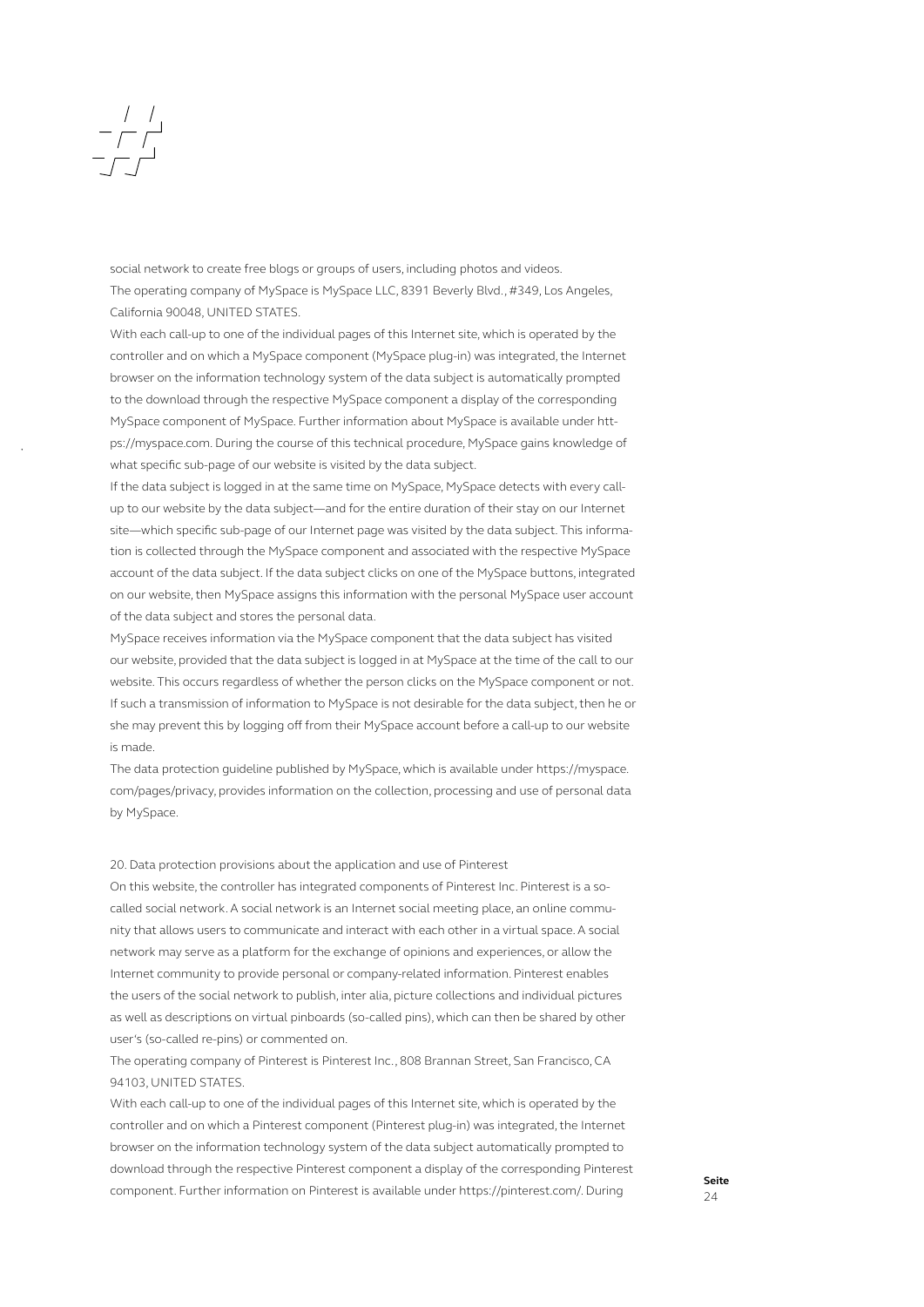### $\begin{array}{c|c} & / & / \\ \hline - & / \\ \hline \end{array}$

the course of this technical procedure, Pinterest gains knowledge of what specific sub-page of our website is visited by the data subject.

If the data subject is logged in at the same time on Pinterest, Pinterest detects with every callup to our website by the data subject—and for the entire duration of their stay on our Internet site—which specific sub-page of our Internet page was visited by the data subject. This information is collected through the Pinterest component and associated with the respective Pinterest account of the data subject. If the data subject clicks on one of the Pinterest buttons, integrated on our website, then Pinterest assigns this information to the personal Pinterest user account of the data subject and stores the personal data.

Pinterest receives information via the Pinterest component that the data subject has visited our website, provided that the data subject is logged in at Pinterest at the time of the call-up to our website. This occurs regardless of whether the person clicks on the Pinterest component or not. If such a transmission of information to Pinterest is not desirable for the data subject, then he or she may prevent this by logging off from their Pinterest account before a call-up to our website is made.

The data protection guideline published by Pinterest, which is available under https://about. pinterest.com/privacy-policy, provides information on the collection, processing and use of personal data by Pinterest.

21. Data protection provisions about the application and use of SlideShare

On this website, the controller has integrated SlideShare components. LinkedIn SlideShare as a file hosting service allows you to exchange and archive presentations and other documents, such as PDF files, videos, and webinars. The file hosting service allows users to upload media content in all popular formats, with the documents either publicly-accessible or private-labeled. The operating company of SlideShare is LinkedIn Corporation, 2029 Stierlin Court Mountain View, CA 94043, United States. For privacy matters outside of the United States the LinkedIn Ireland, Privacy Policy Issues, Wilton Plaza, Wilton Place, Dublin 2, Ireland, is responsible. LinkedIn SlideShare provides so-called embedded codes for the media content (e.g. presentations, PDF files, videos, photos, etc.) stored there. Embedded codes are program codes that are embedded in the Internet pages to display external content on their own website. Embedded codes allow content to be reproduced on its own website without storing it on its own server, possibly violating the right of reproduction of the respective author of the content. A further advantage of the use of an embedded code is that the respective operator of a website does not use its own storage space and the own server is thereby relieved. An embedded code may be integrated at any point on another website so that an external content may also be inserted within the own text. The purpose of using LinkedIn SlideShare is to relieve our server and to avoid copyright infringements, while at the same time using third-party content.

With each call-up to our Internet site, which is equipped with a SlideShare component (embedded code), this component prompts the browser that you are using to download the according embedded data from SlideShare. During the course of this technical procedure, LinkedIn gains knowledge of which specific sub-page of our website is visited by the data subject.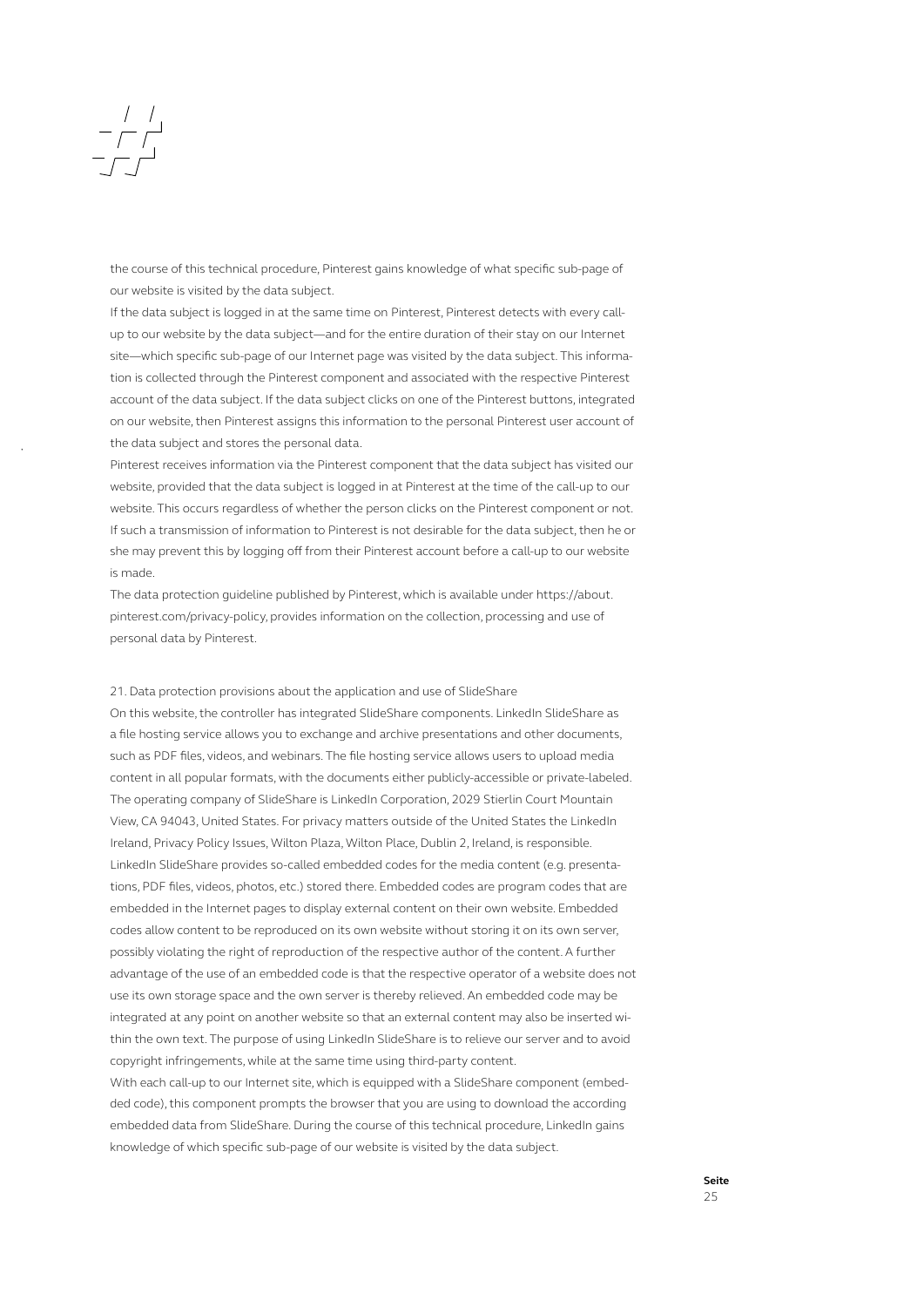### $\begin{array}{c|c} & / & / \\ - & / & / \\ - & / & \end{array}$

If the data subject is logged in on SlideShare at the same time, SlideShare recognizes with each call-up to our website by the data subject and for the entire duration of their stay on our Internet site which specific sub-page was visited by the data subject. This information is collected by SlideShare and assigned to the respective SlideShare account of the data subject through LinkedIn.

LinkedIn obtains information via the SlideShare component that the data subject has visited our website, provided that the data subject is logged in at SlideShare at the time of the call-up to our website. This occurs regardless of whether the person clicks on the embedded media data or not. If such a transmission of information to SlideShare is not desirable for the data subject, then he or she may prevent this by logging off from their SlideShare account before a call-up to our website is made.

LinkedIn also uses affiliates such as Eire, Google Analytics, BlueKai, DoubleClick, Nielsen, Comscore, Eloqua, and Lotame. The setting of such cookies may be denied under https://www.linkedin.com/legal/cookie-policy. The applicable data protection provisions for LinkedIn is available under https://www.linkedin.com/legal/privacy-policy.

### 22. Data protection provisions about the application and use of Tumblr

On this website, the controller has integrated components of Tumblr. Tumblr is a platform that allows users to create and run a blog. A blog is a web-based, generally publicly-accessible portal on which one or more people called bloggers or web bloggers may post articles or write down thoughts in so-called blogposts. For example, in a Tumblr blog the user can publish text, images, links, and videos, and spread them in the digital space. Furthermore, Tumblr users may import content from other websites into their own blog.

The operating company of Tumblr is Tumblr, Inc., 35 East 21st St, Ground Floor, New York, NY 10010, UNITED STATES.

Through each call to one of the individual pages of this Internet site, which is operated by the controller and on which a Tumblr component (Tumblr button) has been integrated, the Internet browser on the information technology system of the data subject causes automatically the download of a display of the corresponding Tumblr component of Tumblr. Learn more about the Tumblr-buttons that are available under https://www.tumblr.com/buttons. During the course of this technical procedure, Tumblr becomes aware of what concrete sub-page of our website was visited by the data subject. The purpose of the integration of the Tumblr component is a retransmission of the contents of this website to allow our users to introduce this web page to the digital world and to increase our visitor numbers.

If the data subject is logged in at Tumblr, Tumblr detects with every call-up to our website by the data subject—and for the entire duration of their stay on our Internet site—which specific subpage of our Internet page was visited by the data subject. This information is collected through the Tumblr component and associated with the respective Tumblr account of the data subject. If the data subject clicks on one of the Tumblr buttons, integrated on our website, then Tumblr assigns this information to the personal Tumblr user account of the data subject and stores the personal data.

Tumblr receives information via the Tumblr component that the data subject has visited our website, provided that the data subject is logged in at Tumblr at the time of the call-up to our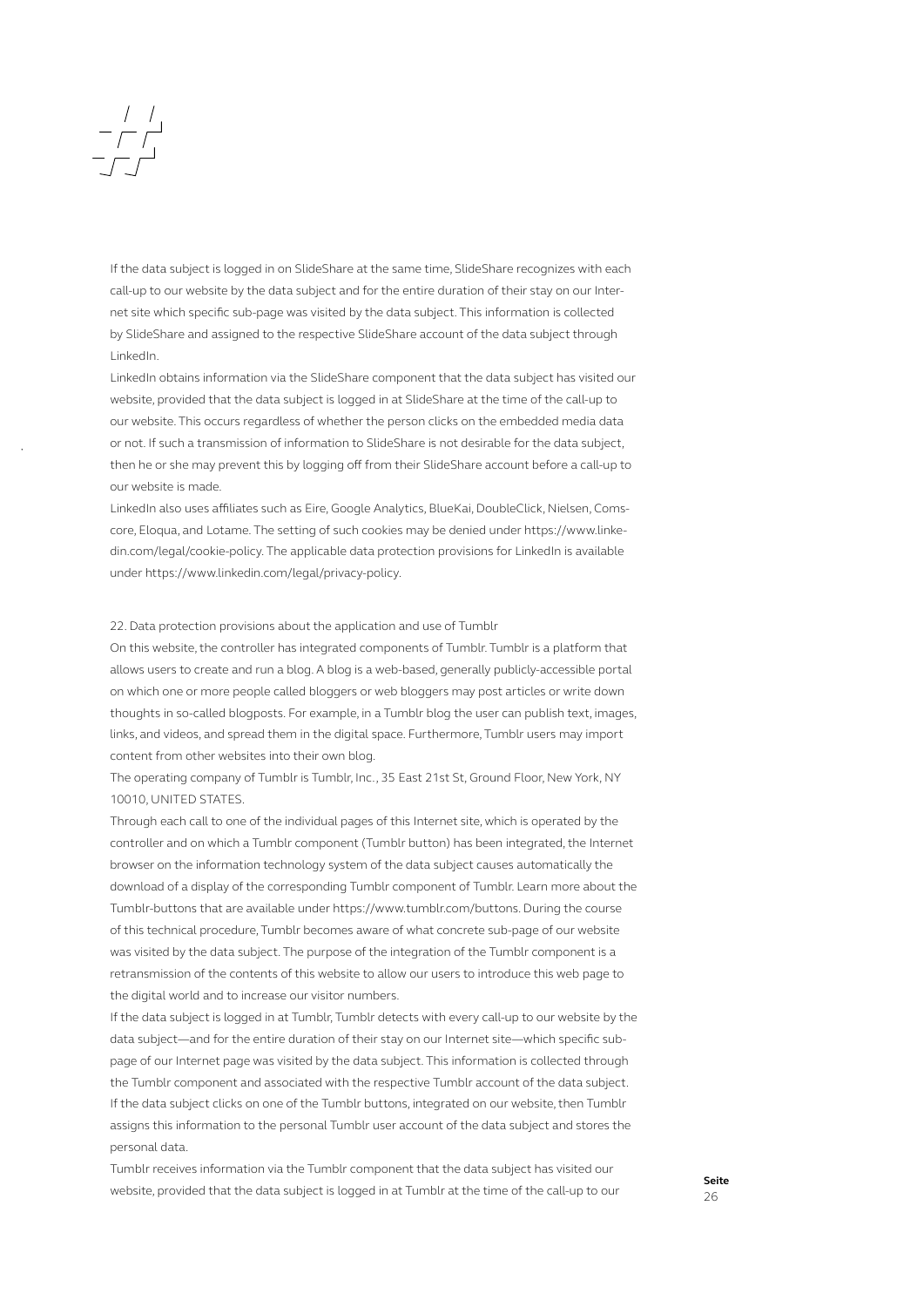### $\begin{array}{c|c} & / & / \\ - & / & \end{array}$

website. This occurs regardless of whether the person clicks on the Tumblr component or not. If such a transfer of information to Tumblr is not desirable for the data subject, then he or she may prevent this by logging off from their Tumblr account before a call-up to our website is made. The applicable data protection provisions of Tumblr may be accessed under https://www.tumblr.com/policy/en/privacy.

### 23. Data protection provisions about the application and use of Twitter

On this website, the controller has integrated components of Twitter. Twitter is a multilingual, publicly-accessible microblogging service on which users may publish and spread so-called 'tweets,' e.g. short messages, which are limited to 280 characters. These short messages are available for everyone, including those who are not logged on to Twitter. The tweets are also displayed to so-called followers of the respective user. Followers are other Twitter users who follow a user's tweets. Furthermore, Twitter allows you to address a wide audience via hashtags, links or retweets.

The operating company of Twitter is Twitter, Inc., 1355 Market Street, Suite 900, San Francisco, CA 94103, UNITED STATES.

With each call-up to one of the individual pages of this Internet site, which is operated by the controller and on which a Twitter component (Twitter button) was integrated, the Internet browser on the information technology system of the data subject is automatically prompted to download a display of the corresponding Twitter component of Twitter. Further information about the Twitter buttons is available under https://about.twitter.com/de/resources/buttons. During the course of this technical procedure, Twitter gains knowledge of what specific subpage of our website was visited by the data subject. The purpose of the integration of the Twitter component is a retransmission of the contents of this website to allow our users to introduce this web page to the digital world and increase our visitor numbers.

If the data subject is logged in at the same time on Twitter, Twitter detects with every call-up to our website by the data subject and for the entire duration of their stay on our Internet site which specific sub-page of our Internet page was visited by the data subject. This information is collected through the Twitter component and associated with the respective Twitter account of the data subject. If the data subject clicks on one of the Twitter buttons integrated on our website, then Twitter assigns this information to the personal Twitter user account of the data subject and stores the personal data.

Twitter receives information via the Twitter component that the data subject has visited our website, provided that the data subject is logged in on Twitter at the time of the call-up to our website. This occurs regardless of whether the person clicks on the Twitter component or not. If such a transmission of information to Twitter is not desirable for the data subject, then he or she may prevent this by logging off from their Twitter account before a call-up to our website is made.

The applicable data protection provisions of Twitter may be accessed under https://twitter.com/ privacy?lang=en.

24. Data protection provisions about the application and use of YouTube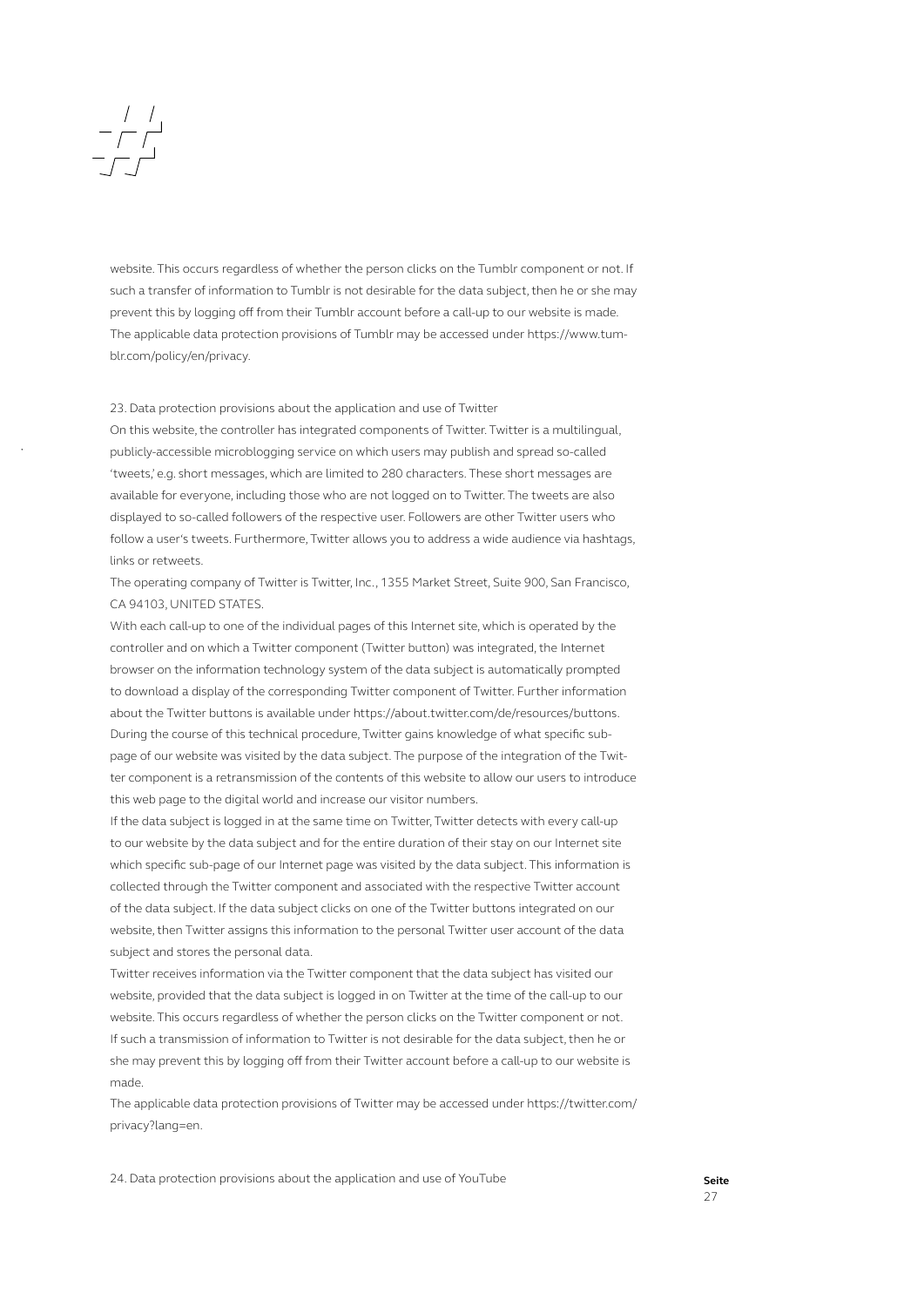## $\begin{array}{c|c} & / & / \\ \hline - & / \\ \hline \end{array}$

On this website, the controller has integrated components of YouTube. YouTube is an Internet video portal that enables video publishers to set video clips and other users free of charge, which also provides free viewing, review and commenting on them. YouTube allows you to publish all kinds of videos, so you can access both full movies and TV broadcasts, as well as music videos, trailers, and videos made by users via the Internet portal.

The operating company of YouTube is YouTube, LLC, 901 Cherry Ave., San Bruno, CA 94066, UNITED STATES. The YouTube, LLC is a subsidiary of Google Inc., 1600 Amphitheatre Pkwy, Mountain View, CA 94043-1351, UNITED STATES.

With each call-up to one of the individual pages of this Internet site, which is operated by the controller and on which a YouTube component (YouTube video) was integrated, the Internet browser on the information technology system of the data subject is automatically prompted to download a display of the corresponding YouTube component. Further information about YouTube may be obtained under https://www.youtube.com/yt/about/en/. During the course of this technical procedure, YouTube and Google gain knowledge of what specific sub-page of our website was visited by the data subject.

If the data subject is logged in on YouTube, YouTube recognizes with each call-up to a sub-page that contains a YouTube video, which specific sub-page of our Internet site was visited by the data subject. This information is collected by YouTube and Google and assigned to the respective YouTube account of the data subject.

YouTube and Google will receive information through the YouTube component that the data subject has visited our website, if the data subject at the time of the call to our website is logged in on YouTube; this occurs regardless of whether the person clicks on a YouTube video or not. If such a transmission of this information to YouTube and Google is not desirable for the data subject, the delivery may be prevented if the data subject logs off from their own YouTube account before a call-up to our website is made.

YouTube's data protection provisions, available at https://www.google.com/intl/en/policies/privacy/, provide information about the collection, processing and use of personal data by YouTube and Google.

25. Payment Method: Data protection provisions about the use of PayPal as a payment processor

On this website, the controller has integrated components of PayPal. PayPal is an online payment service provider. Payments are processed via so-called PayPal accounts, which represent virtual private or business accounts. PayPal is also able to process virtual payments through credit cards when a user does not have a PayPal account. A PayPal account is managed via an e-mail address, which is why there are no classic account numbers. PayPal makes it possible to trigger online payments to third parties or to receive payments. PayPal also accepts trustee functions and offers buyer protection services.

The European operating company of PayPal is PayPal (Europe) S.à.r.l. & Cie. S.C.A., 22-24 Boulevard Royal, 2449 Luxembourg, Luxembourg.

If the data subject chooses "PayPal" as the payment option in the online shop during the ordering process, we automatically transmit the data of the data subject to PayPal. By selecting this payment option, the data subject agrees to the transfer of personal data required for payment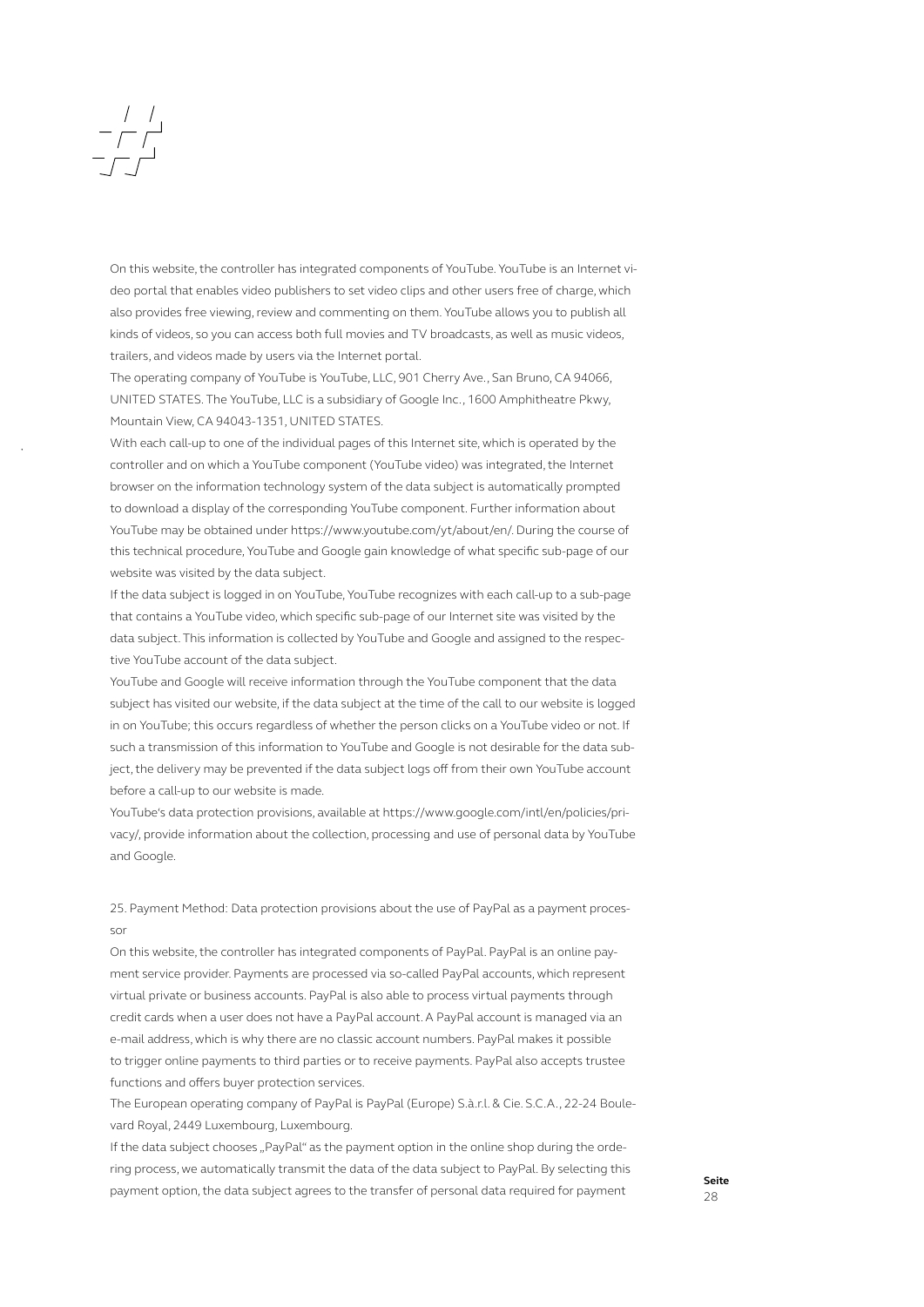# $\begin{array}{c|c} & / & / \\ \hline & - & / \\ \hline & - & / \\ \hline \end{array}$

### processing.

The personal data transmitted to PayPal is usually first name, last name, address, email address, IP address, telephone number, mobile phone number, or other data necessary for payment processing. The processing of the purchase contract also requires such personal data, which are in connection with the respective order.

The transmission of the data is aimed at payment processing and fraud prevention. The controller will transfer personal data to PayPal, in particular, if a legitimate interest in the transmission is given. The personal data exchanged between PayPal and the controller for the processing of the data will be transmitted by PayPal to economic credit agencies. This transmission is intended for identity and creditworthiness checks.

PayPal will, if necessary, pass on personal data to affiliates and service providers or subcontractors to the extent that this is necessary to fulfill contractual obligations or for data to be processed in the order.

The data subject has the possibility to revoke consent for the handling of personal data at any time from PayPal. A revocation shall not have any effect on personal data which must be processed, used or transmitted in accordance with (contractual) payment processing. The applicable data protection provisions of PayPal may be retrieved under https://www.paypal. com/us/webapps/mpp/ua/privacy-full.

26. Payment Method: Data protection provisions about the use of Sofortüberweisung as a payment processor

On this website, the controller has integrated components of Sofortüberweisung. Sofortüberweisung is a payment service that allows cashless payment of products and services on the Internet. Sofortüberweisung is a technical procedure by which the online dealer immediately receives a payment confirmation. This enables a trader to deliver goods, services or downloads to the customer immediately after ordering.

The operating company of Sofortüberweisung is SOFORT GmbH, Fußbergstraße 1, 82131 Gauting, Germany.

If the data subject chooses "immediate transfer" as the payment option in our online shop during the ordering process, the data of the data subject will be transmitted to Sofortüberweisung. By selecting this payment option, the data subject agrees to the transmission of personal data required for payment processing.

In the case of purchase processing via direct transfer, the buyer sends the PIN and the TAN to Sofort GmbH. Sofortüberweisung then carries out a transfer to the online merchant after technical verification of the account status and retrieval of additional data to check the account assignment. The online trader is then automatically informed of the execution of the financial transaction.

The personal data exchanged with Sofortüberweisung is the first name, last name, address, email address, IP address, telephone number, mobile phone number, or other data necessary for payment processing. The transmission of the data is aimed at payment processing and fraud prevention. The controller shall immediately transfer other personal data, even if a legitimate interest in the transmission exists. The personal data exchanged between Sofortüberweisung and the controller shall be transmitted by Sofortüberweisung to economic credit agencies. This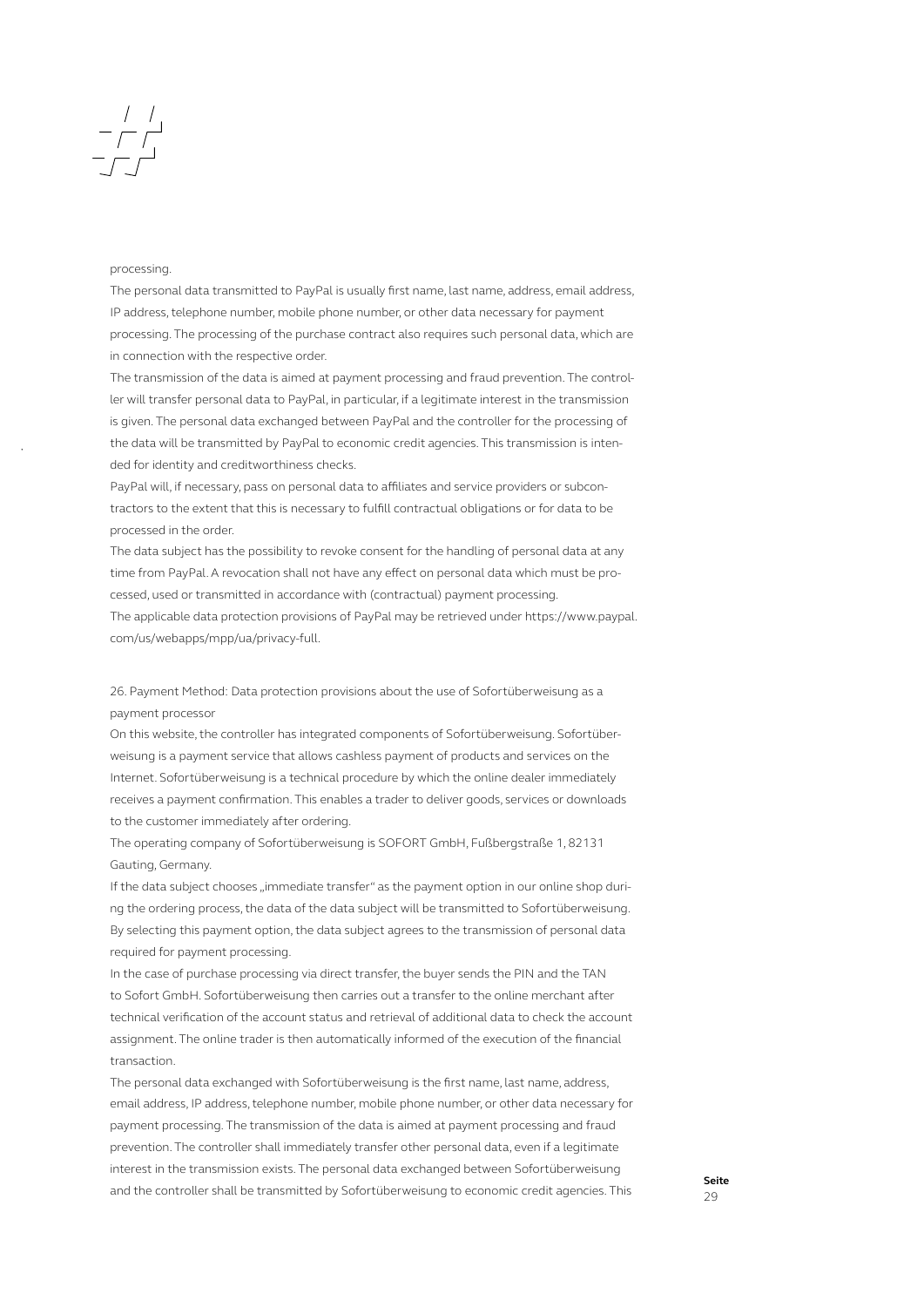## $\begin{array}{c|c} & / & / \\ \hline & / & / \\ \hline & / & \end{array}$

transmission is intended for identity and creditworthiness checks.

Sofortüberweisung provides personal data to affiliated companies and service providers or subcontractors as far as this is necessary for the fulfillment of contractual obligations or data in order to be processed.

The data subject has the possibility to revoke the consent to the handling of personal data at any time from Sofortüberweisung. A revocation shall not have any effect on personal data which must be processed, used or transmitted in accordance with (contractual) payment processing.

The applicable data protection provisions of Sofortüberweisung may be retrieved under https:// www.sofort.com/eng-DE/datenschutzerklaerung-sofort-gmbh/.

### 27. Legal basis for the processing

Art. 6(1) lit. a GDPR serves as the legal basis for processing operations for which we obtain consent for a specific processing purpose. If the processing of personal data is necessary for the performance of a contract to which the data subject is party, as is the case, for example, when processing operations are necessary for the supply of goods or to provide any other service, the processing is based on Article 6(1) lit. b GDPR. The same applies to such processing operations which are necessary for carrying out pre-contractual measures, for example in the case of inquiries concerning our products or services. Is our company subject to a legal obligation by which processing of personal data is required, such as for the fulfillment of tax obligations, the processing is based on Art. 6(1) lit. c GDPR. In rare cases, the processing of personal data may be necessary to protect the vital interests of the data subject or of another natural person. This would be the case, for example, if a visitor were injured in our company and his name, age, health insurance data or other vital information would have to be passed on to a doctor, hospital or other third party. Then the processing would be based on Art. 6(1) lit. d GDPR. Finally, processing operations could be based on Article 6(1) lit. f GDPR. This legal basis is used for processing operations which are not covered by any of the abovementioned legal grounds, if processing is necessary for the purposes of the legitimate interests pursued by our company or by a third party, except where such interests are overridden by the interests or fundamental rights and freedoms of the data subject which require protection of personal data. Such processing operations are particularly permissible because they have been specifically mentioned by the European legislator. He considered that a legitimate interest could be assumed if the data subject is a client of the controller (Recital 47 Sentence 2 GDPR).

### 28. The legitimate interests pursued by the controller or by a third party

Where the processing of personal data is based on Article 6(1) lit. f GDPR our legitimate interest is to carry out our business in favor of the well-being of all our employees and the shareholders.

### 29. Period for which the personal data will be stored

The criteria used to determine the period of storage of personal data is the respective statutory retention period. After expiration of that period, the corresponding data is routinely deleted, as long as it is no longer necessary for the fulfillment of the contract or the initiation of a contract.